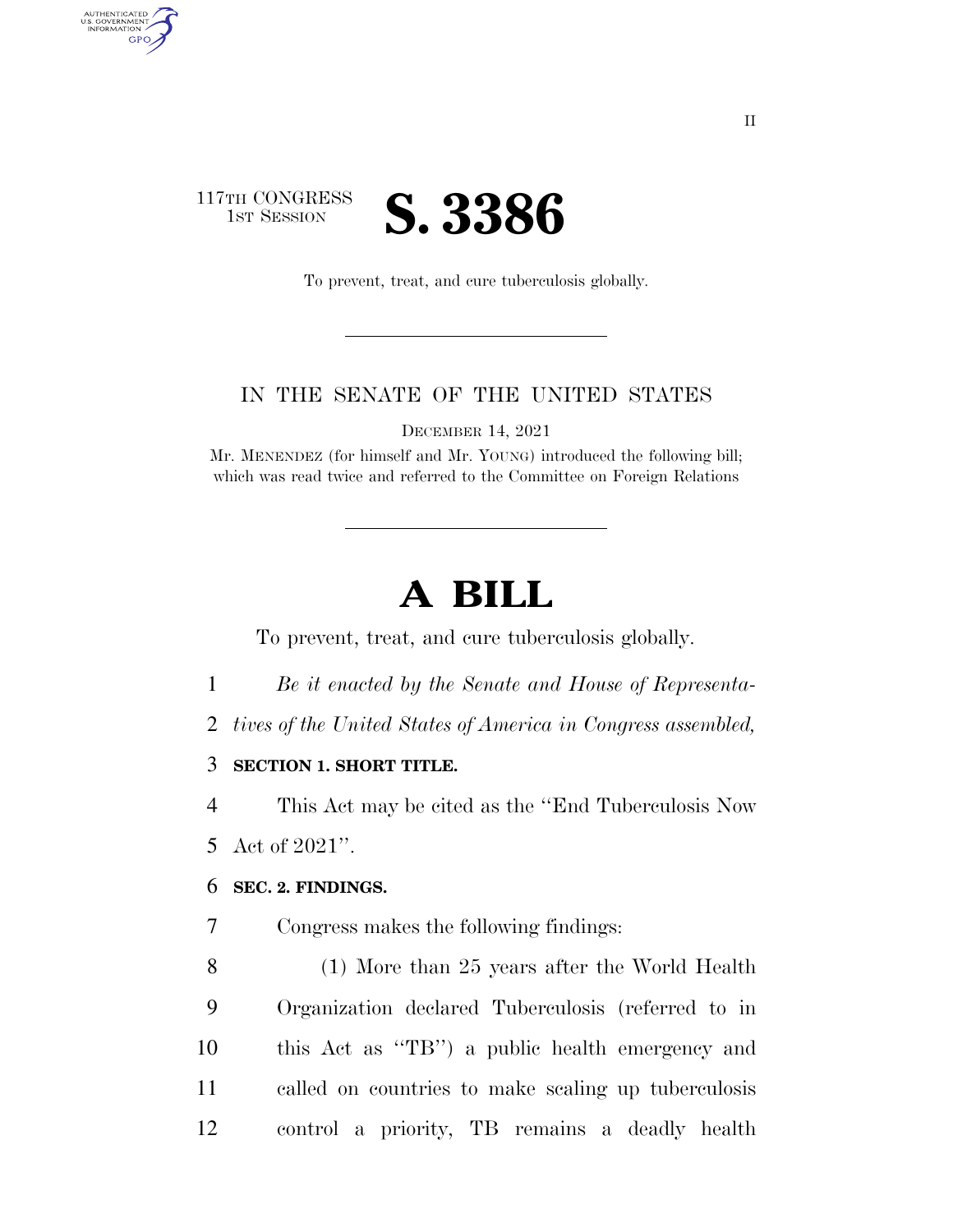threat despite the fact that TB is a preventable, treatable, and curable disease.

 (2) In 2019 alone, an estimated 10,000,000 people became ill with TB, 10 percent of whom were children, and 1,400,000 of whom died. In order to achieve by 2035 the goals of the Political Declara- tion of the High-Level Meeting of the General As- sembly on the Fight Against Tuberculosis, adopted by the United Nations General Assembly October 10, 2018, and of the World Health Organization End TB Strategy, adopted by the World Health As- sembly in 2014, new tools must be developed and made available.

 $(3)$  Over  $\frac{1}{3}$  of people who become ill with TB may be undiagnosed or misdiagnosed, resulting in unnecessary illness, communicable infections, and in-creased mortality.

 (4) Since March 2020, the COVID–19 pan- demic has severely disrupted TB responses in low- and middle-income countries, stalling and reversing years of progress made against TB, with detection dropping by 50 percent and an estimated 1,000,000 fewer people will be diagnosed and enrolled on TB treatment.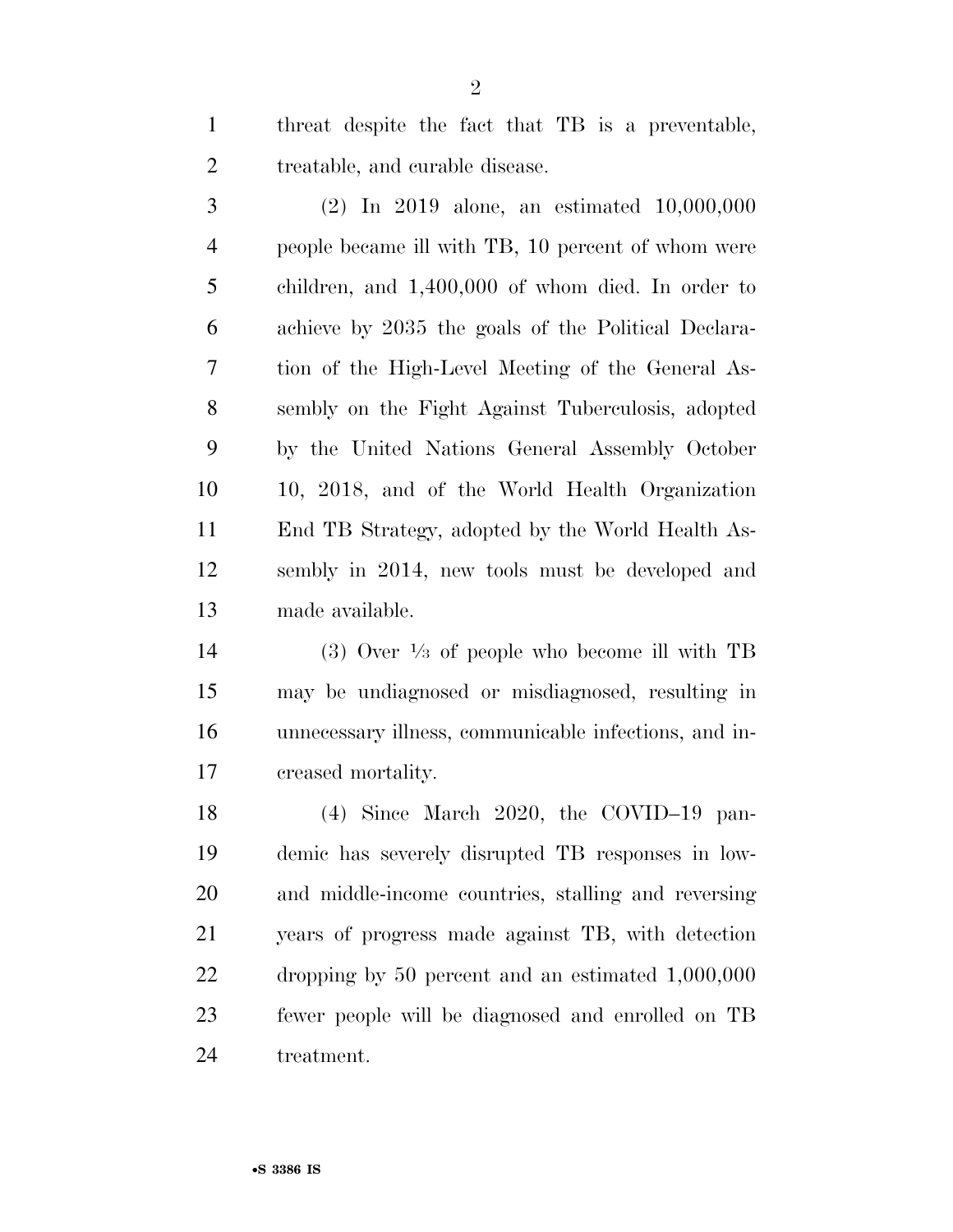(5) In May 2020, a modeling study conducted by the Stop Tuberculosis Partnership (referred to in this Act as the ''Stop TB Partnership'') in collabo- ration with the United States Agency for Inter- national Development (referred to in this Act as ''USAID'') and partners estimated that a 3-month global lockdown followed by a protracted 10-month restoration could lead to an additional 6,300,000 cases of TB between 2020 and 2025 and an addi- tional 1,400,000 TB deaths during this period, caus- ing a setback of at least 5 to 8 years in the fight against TB.

 (6) Findings released by the Stop TB Partner- ship on March 18, 2021, found that TB diagnosis and enrolment on treatment in 2020 declined by an estimated total of 1,000,000 cases in 9 countries that collectively represent 60 percent of the global TB caseload, pushing the TB response back to 2008 levels in terms of people diagnosed and treated.

 (7) Failure to properly diagnose and treat TB can lead to death and can exacerbate antimicrobial resistance, a key contributor to rising cases of multi- drug-resistant tuberculosis, and extensively drug-re-sistant tuberculosis, and increasing the probability of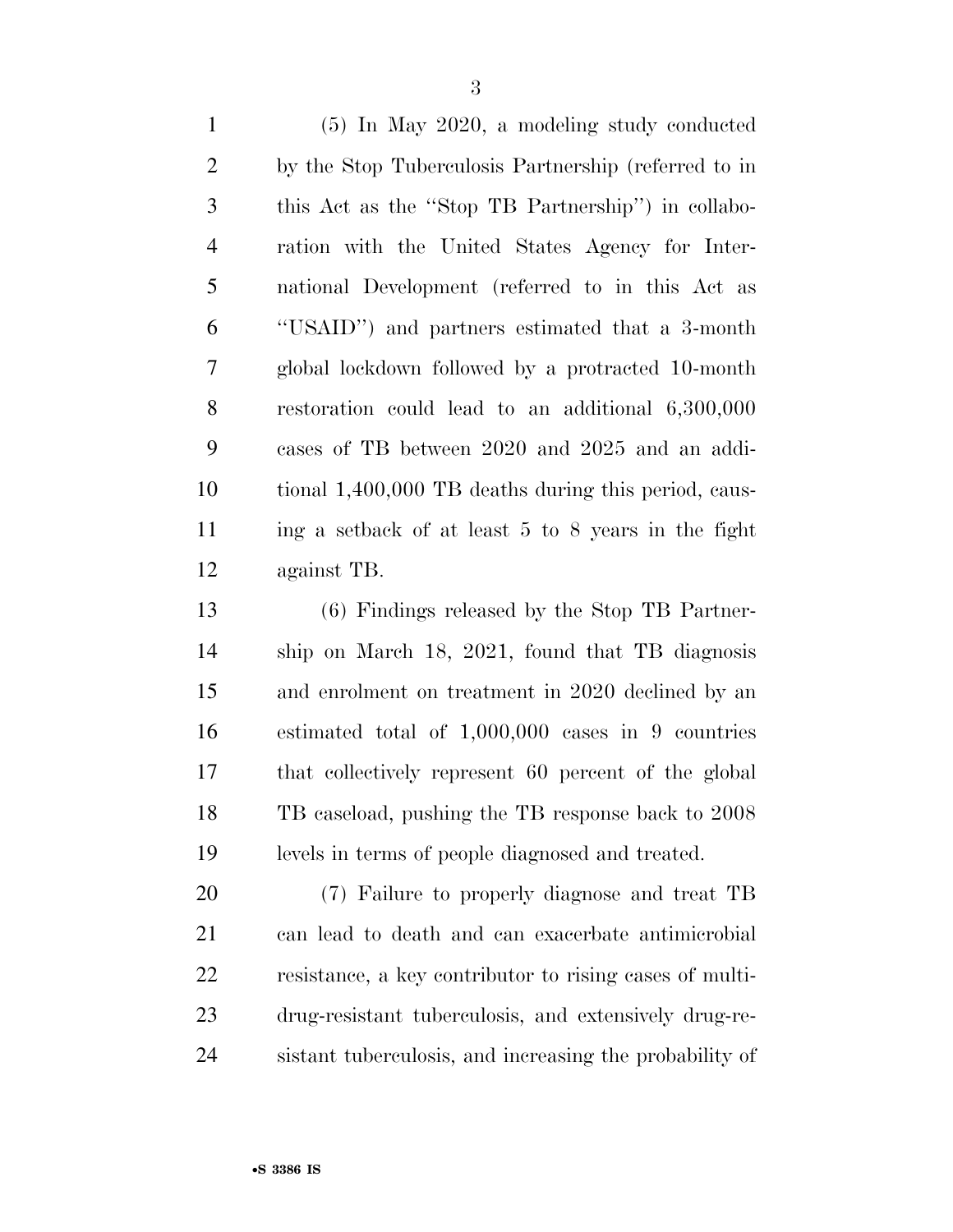the introduction of resistant TB into new geographic areas.

 (8) TB programs have played a central role in responding to COVID–19, including through leveraging the expertise of medical staff with exper- tise in TB and lung diseases, the repurposing of TB hospitals, and the use of the TB rapid molecular testing platforms and X-Ray equipment for multiple 9 purposes, including COVID–19.

 (9) With sufficient resourcing, TB program ex- pertise, infection control, laboratory capacity, active case finding and contact investigation, can serve as a platform for respiratory pandemic response against existing and new infectious respiratory dis- ease without such a response necessitating the dis-ruption of ongoing TB programs and activities.

17 (10) Globally, only about  $\frac{1}{2}$  of the \$13,000,000,000 required annually outlined in the Stop TB Partnership's Global Plan to End TB for tuberculosis prevention, diagnosis, and treatment is currently available.

 (11) An estimated additional \$3,500,000,000 will be needed during 2021 for TB programs in countries eligible for Global Fund for AIDS, Tuber-culosis, and Malaria programming to recover from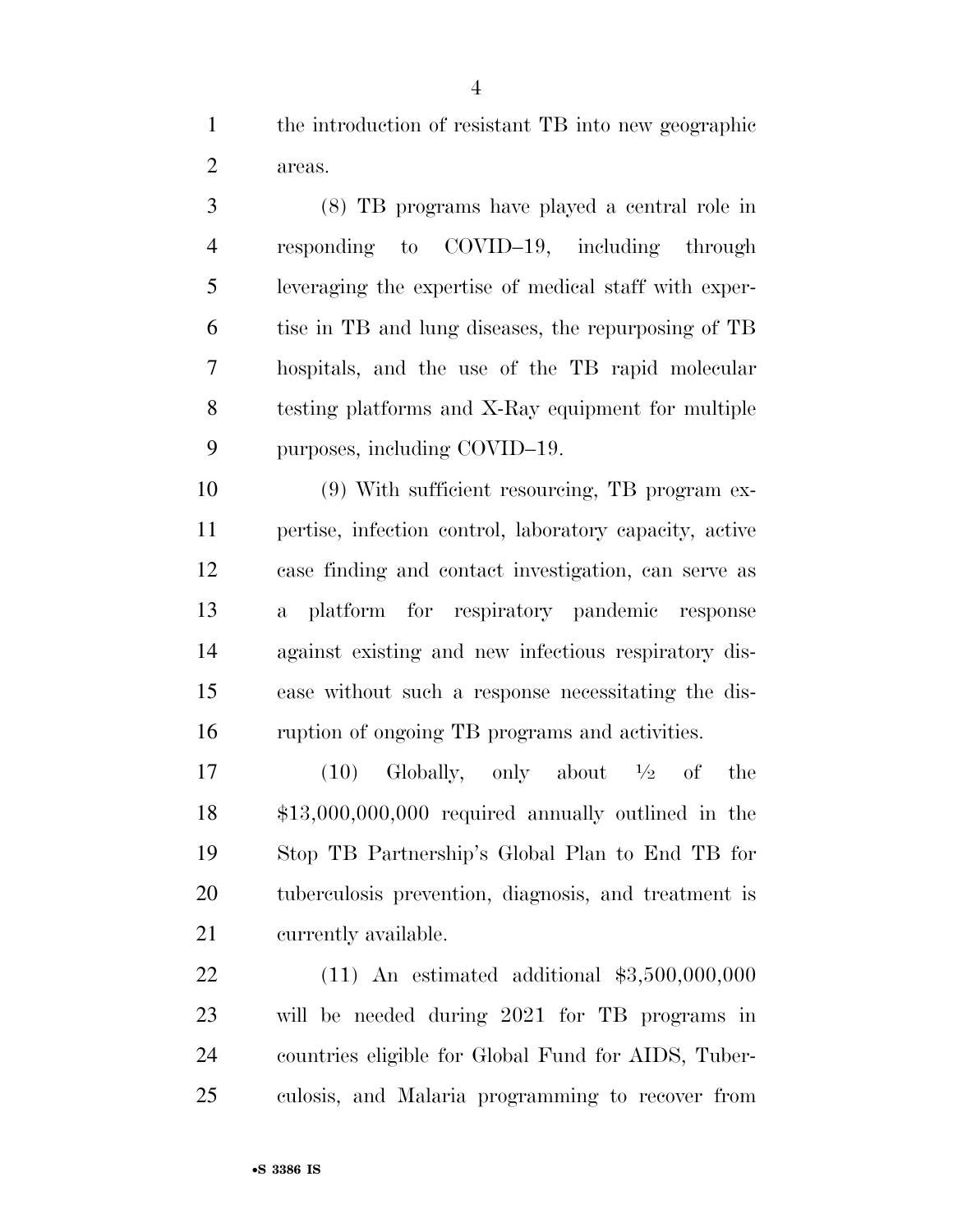| $\mathbf{1}$   | the negative impacts of COVID-19, with a total an-   |
|----------------|------------------------------------------------------|
| $\overline{2}$ | nual gap of at least $$8,000,000,000$ for TB diag-   |
| 3              | nosis, prevention, and treatment in such countries.  |
| $\overline{4}$ | $(12)$ On September 26, 2018, the United Na-         |
| 5              | tions convened the first High-Level Meeting of the   |
| 6              | General Assembly on the Fight Against Tuber-         |
| 7              | culosis, at which 120 countries—                     |
| 8              | (A) signed a Political Declaration to accel-         |
| 9              | erate progress against TB, including commit-         |
| 10             | ments to increase funding for TB control and         |
| 11             | research and development programs, and ambi-         |
| 12             | tious goals to successfully treat 40,000,000 peo-    |
| 13             | ple with tuberculosis and prevent at least           |
| 14             | 30,000,000 from becoming ill with TB between         |
| 15             | $2018$ and $2022$ ; and                              |
| 16             | (B) committed to "ending the epidemic in             |
| 17             | all countries, and pledge[d] to provide leader-      |
| 18             | ship and to work together to accelerate our na-      |
| 19             | tional and global collective actions, investments    |
| 20             | and innovations urgently to fight this prevent-      |
| 21             | able and treatable disease," as reflected in         |
| 22             | United Nations General Assembly Resolution A         |
| 23             | RES/73/3.                                            |
| 24             | (13) The United States Government continues          |
| 25             | to be a lead funder of global TB research and devel- |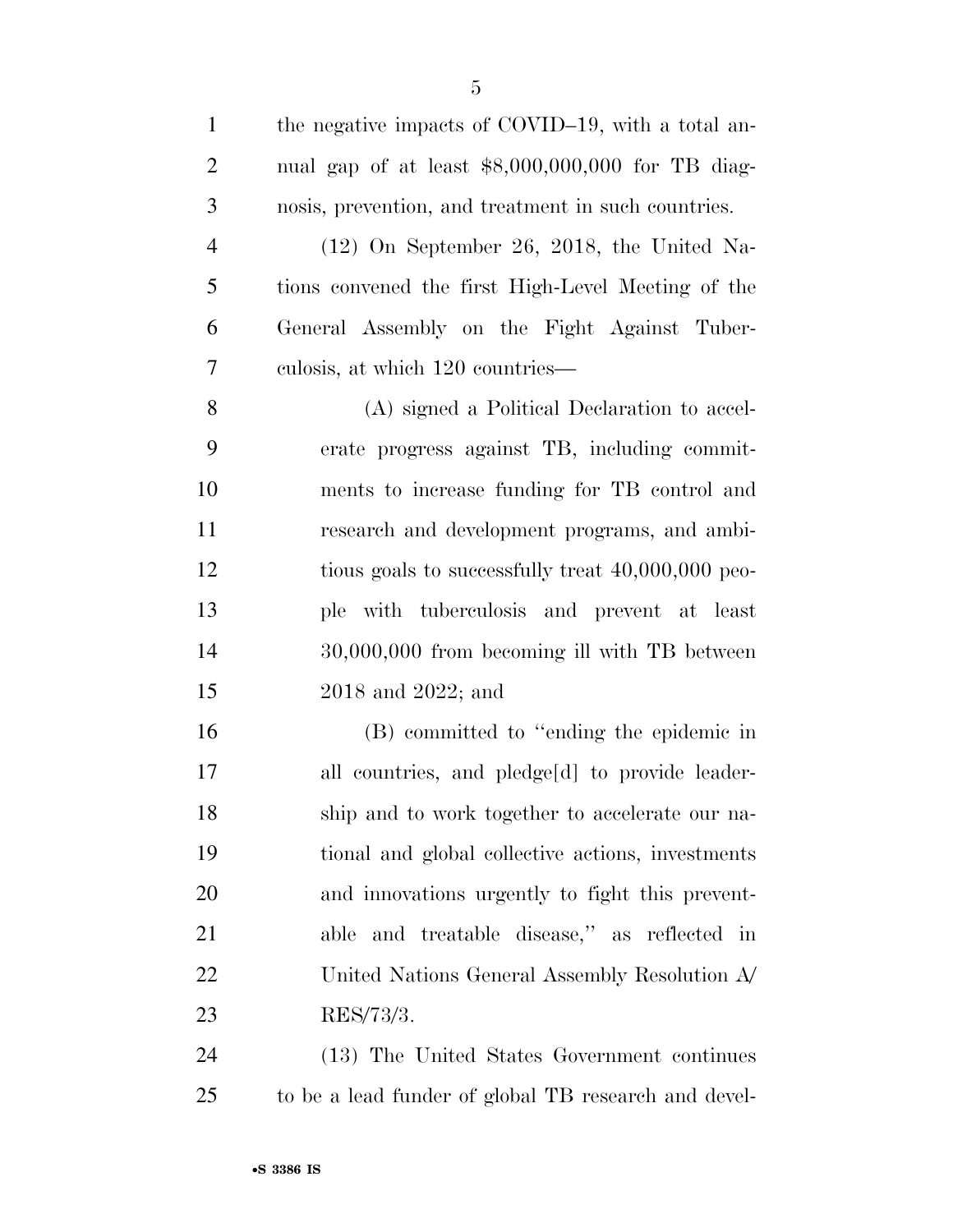opment, contributing 44 percent of the total \$901,000,000 in global funding in 2019, and can catalyze more investments from other countries. (14) Working with governments and partners around the world, the TB efforts by USAID have saved 60,000,000 lives, demonstrating the effective- ness of United States programs and activities. (15) On September 26, 2018, the USAID Ad- ministrator announced a new performance-based Global Accelerator to End TB, aimed at catalyzing investments to meet the target set by the United Nations High-Level Meeting on tuberculosis of treat-ing  $40,000,000$  people with the disease by 2022, fur-

 ther demonstrating the critical role that United States leadership and assistance plays in the fight to eliminate TB.

 (16) It is essential to ensure that efforts among United States Government agencies, partner nations, international organizations, nongovernmental organi- zations, the private sector, and other actors are com- plementary and not duplicative in order to achieve the goal of ending the TB epidemic in all countries.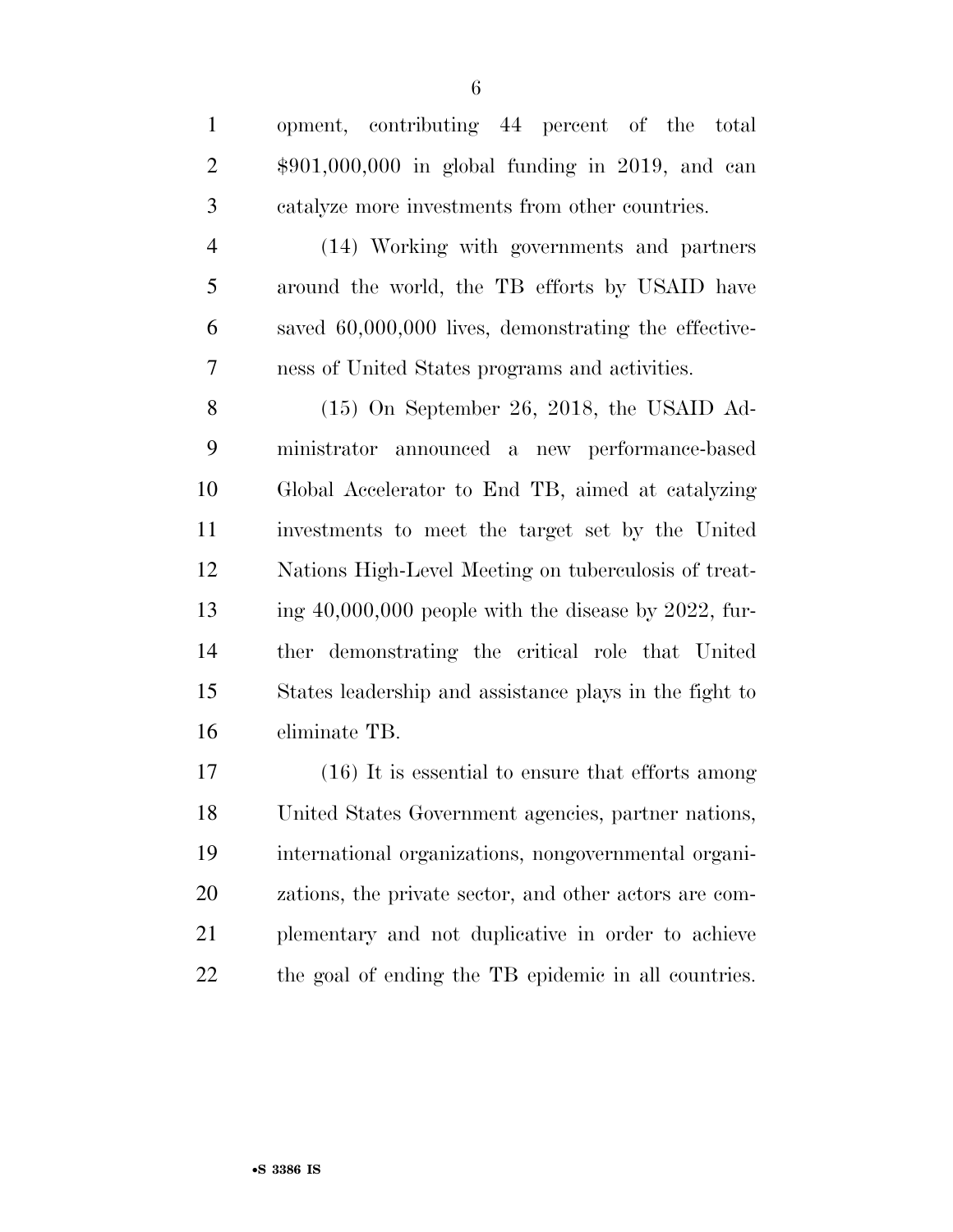**''SECTION 104B. ASSISTANCE TO COMBAT TUBERCULOSIS.** 

 ''(a) FINDINGS.—Congress makes the following find-ings:

8 "(1) Congress recognizes the continuing chal- lenge of the international spread of tuberculosis, and the deadly impact of the continued existence of TB. 11 ''(2) Additional tools and resources are required

 to effectively diagnose, prevent, and treat tuber-culosis.

 $(3)$  Effectively resourced tuberculosis pro- grams can serve as a critical platform for respiratory pandemic response against existing and new infec-tious respiratory disease.

 ''(b) POLICY.—It is a major objective of the foreign assistance program of the United States to help end the global tuberculosis pandemic through actions to support the diagnosis and treatment of all adults and children with all forms of tuberculosis, and to prevent new tuberculosis infections in adults and children. In all countries in which the United States Government has established develop-ment programs, particularly in countries with the highest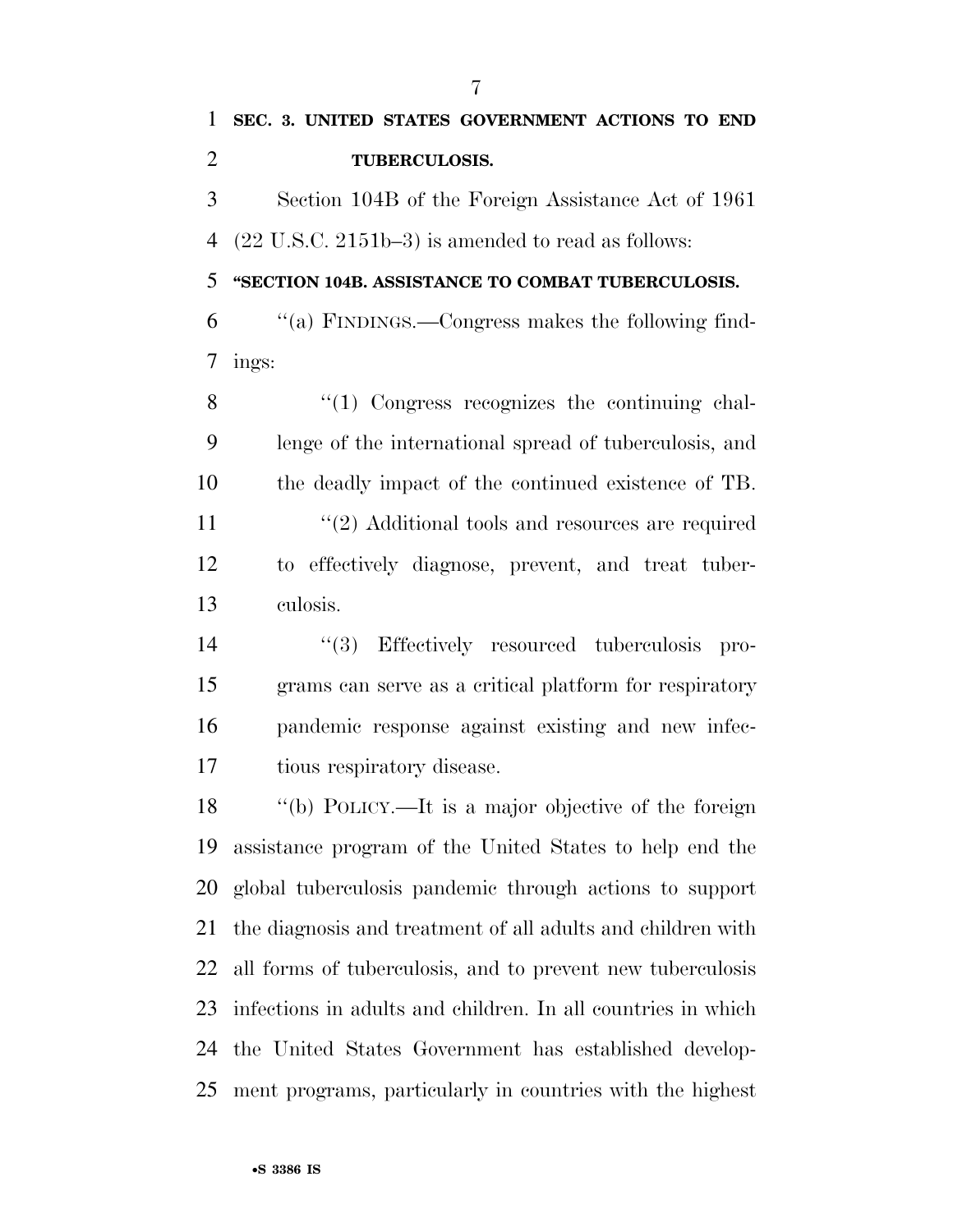| $\mathbf{1}$   | burden of tuberculosis and other countries with high rates |
|----------------|------------------------------------------------------------|
| $\overline{2}$ | of tuberculosis, it is the policy of the United States—    |
| 3              | "(1) to support the objectives of the World                |
| $\overline{4}$ | Health Organization End TB Strategy, including             |
| 5              | $\text{goals}$                                             |
| 6              | "(A) to reduce by $95$ percent tuberculosis                |
| 7              | deaths by $2035$ ;                                         |
| 8              | $\lq\lq (B)$ to reduce by 90 percent the tuber-            |
| 9              | culosis incidence rate by 2035; and                        |
| 10             | "(C) to reduce by $100$ percent the number                 |
| 11             | of families facing catastrophic health costs due           |
| 12             | to tuberculosis by 2035;                                   |
| 13             | " $(2)$ to support the Stop TB Partnership's               |
| 14             | Global Plan to End TB 2018–2022, and any follow            |
| 15             | up plan, including support for-                            |
| 16             | $\lq\lq$ developing and using innovative new               |
| 17             | technologies and therapies to increase active              |
| 18             | case finding to rapidly diagnose and treat chil-           |
| 19             | dren and adults with all forms of tuberculosis,            |
| 20             | alleviate suffering, and ensure tuberculosis               |
| 21             | treatment completion;                                      |
| 22             | "(B) providing diagnosis and treatment                     |
| 23             | the goal of successfully treating<br>with                  |
| 24             | $40,000,000$ people with tuberculosis by $2022$ ,          |
| 25             | including 3,500,000 children, and 1,500,000                |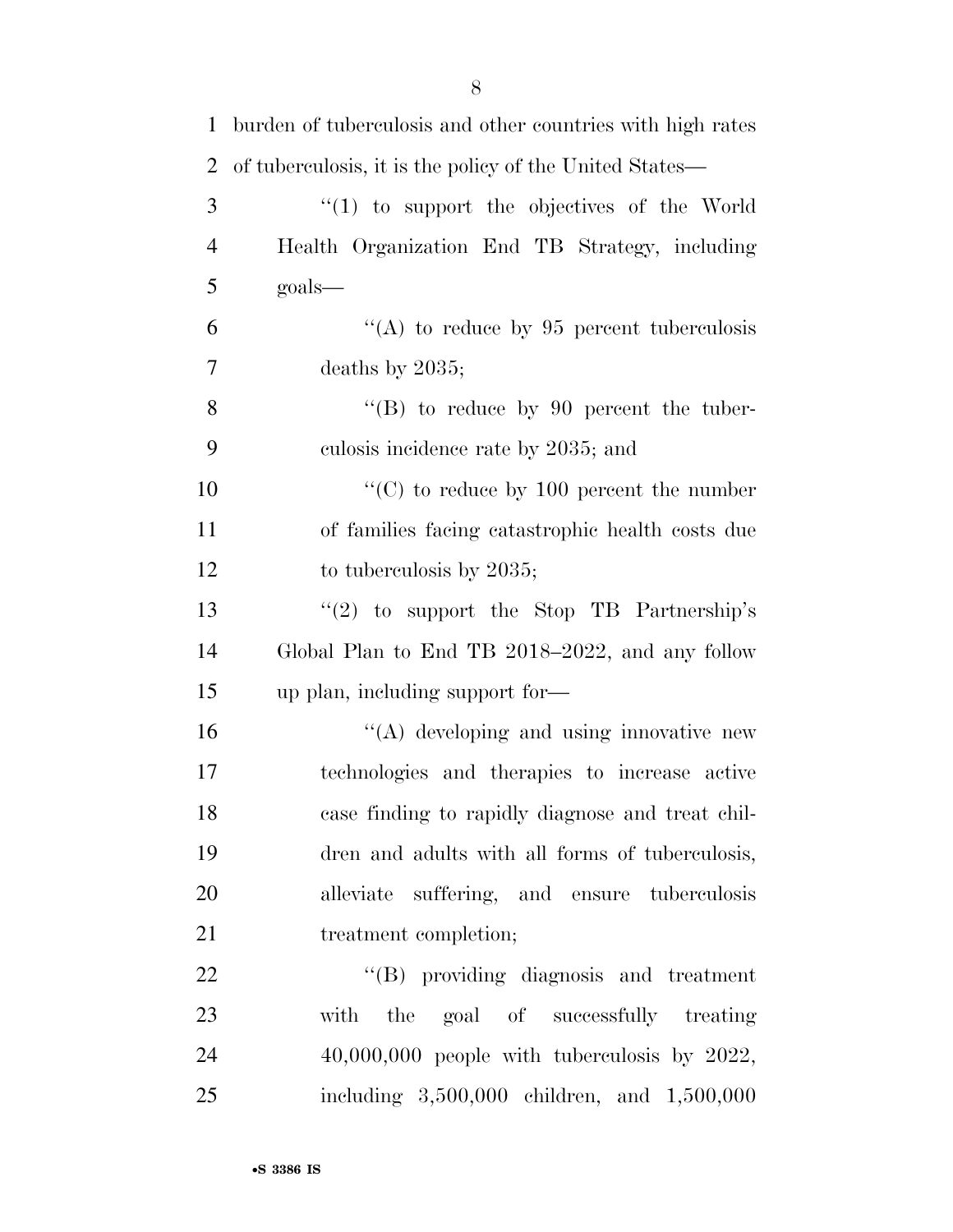| $\mathbf{1}$   | people with drug-resistant tuberculosis in sup-            |
|----------------|------------------------------------------------------------|
| $\mathbf{2}$   | port of the target set by the Political Declara-           |
| 3              | tion of the High-Level Meeting of the General              |
| $\overline{4}$ | Assembly on the Fight Against Tuberculosis;                |
| 5              | "(C) diagnosing and treating latent tuber-                 |
| 6              | culosis infection, in support of the global goal           |
| 7              | of providing preventive therapy to at least                |
| 8              | $30,000,000$ people, including $4,000,000$ children        |
| 9              | under 5 years of age, 20,000,000 household                 |
| 10             | contacts of people affected by tuberculosis, and           |
| 11             | $6,000,000$ people living with HIV, by 2022;               |
| 12             | "(D) ensuring high quality tuberculosis                    |
| 13             | care by closing gaps in care cascades, imple-              |
| 14             | menting continuous quality improvement at all              |
| 15             | levels of care, and providing patient support;             |
| 16             | and                                                        |
| 17             | "(E) sustainably procuring tuberculosis                    |
| 18             | commodities to avoid interruptions in supply,              |
| 19             | the procurement of commodities of unknown                  |
| 20             | quality, or payment of excessive commodity                 |
| 21             | costs in countries impacted by tuberculosis; and           |
| 22             | $\cdot\cdot$ (3) to ensure that United States funding sup- |
| 23             | ports activities that simultaneously emphasize—            |
| 24             | $\lq\lq$ the development of comprehensive                  |
| 25             | person-centered programs, including diagnosis,             |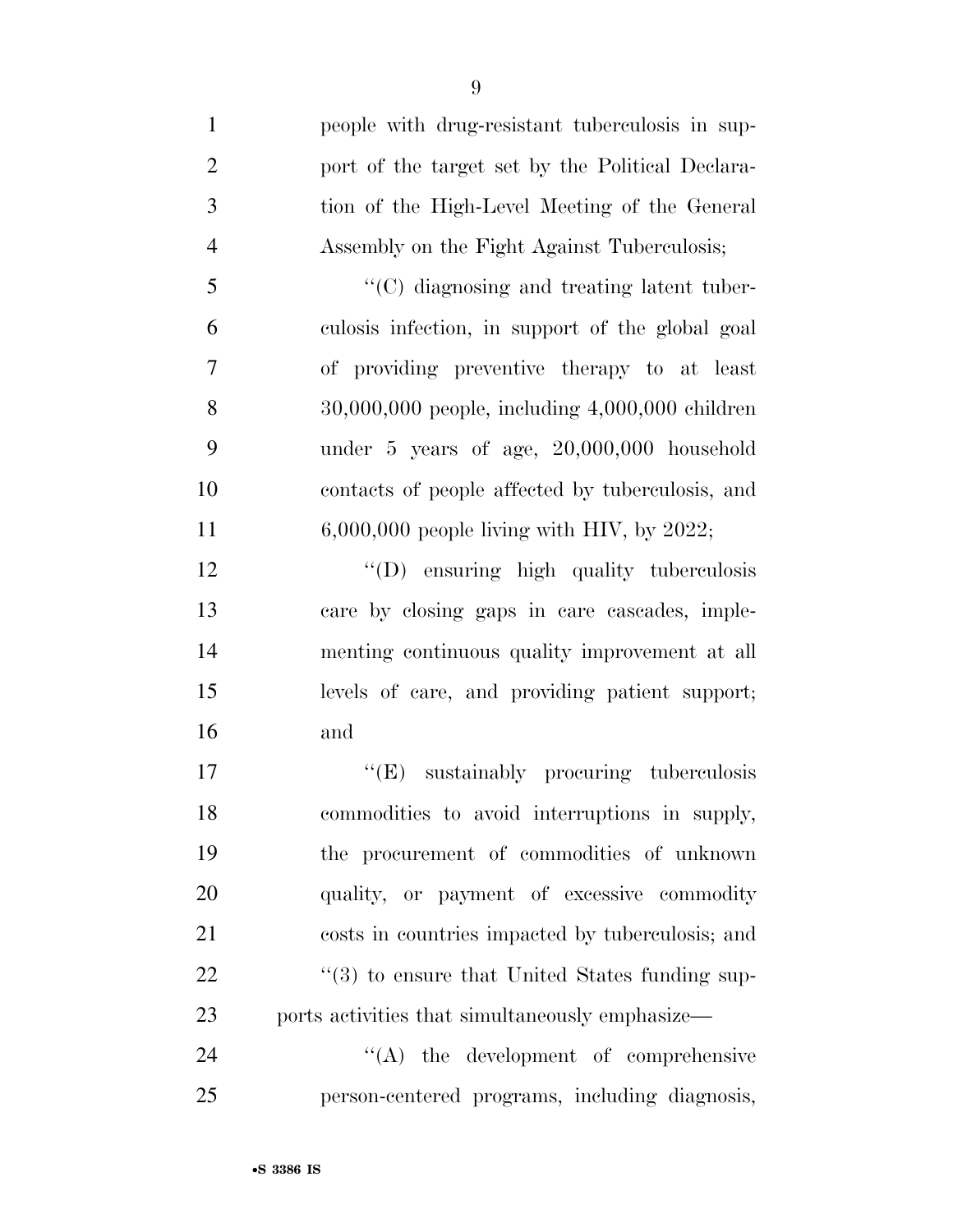| $\mathbf{1}$   | treatment, and prevention strategies to ensure     |
|----------------|----------------------------------------------------|
| $\overline{2}$ | $that$ —                                           |
| 3              | "(i) all people sick with tuberculosis             |
| $\overline{4}$ | receive quality diagnosis and treatment            |
| 5              | through active case finding; and                   |
| 6              | "(ii) people at high risk for tuber-               |
| $\tau$         | culosis infection are found and treated            |
| 8              | with preventive therapies in a timely man-         |
| 9              | ner;                                               |
| 10             | "(B) robust tuberculosis infection control         |
| 11             | practices are implemented in all congregate set-   |
| 12             | tings, including hospitals and prisons;            |
| 13             | "(C) the deployment of diagnostic and              |
| 14             | treatment capacity—                                |
| 15             | $\cdot$ (i) in areas with the highest tuber-       |
| 16             | culosis burdens; and                               |
| 17             | "(ii) for highly at-risk and impover-              |
| 18             | ished populations, including patient sup-          |
| 19             | port;                                              |
| 20             | $\lq\lq$ program monitoring and evaluation         |
| 21             | based on critical tuberculosis indicators, includ- |
| 22             | ing indicators relating to infection control, the  |
| 23             | numbers of patients accessing tuberculosis         |
| 24             | treatment, along with patient support services,    |
| 25             | and preventative therapy for those at risk, in-    |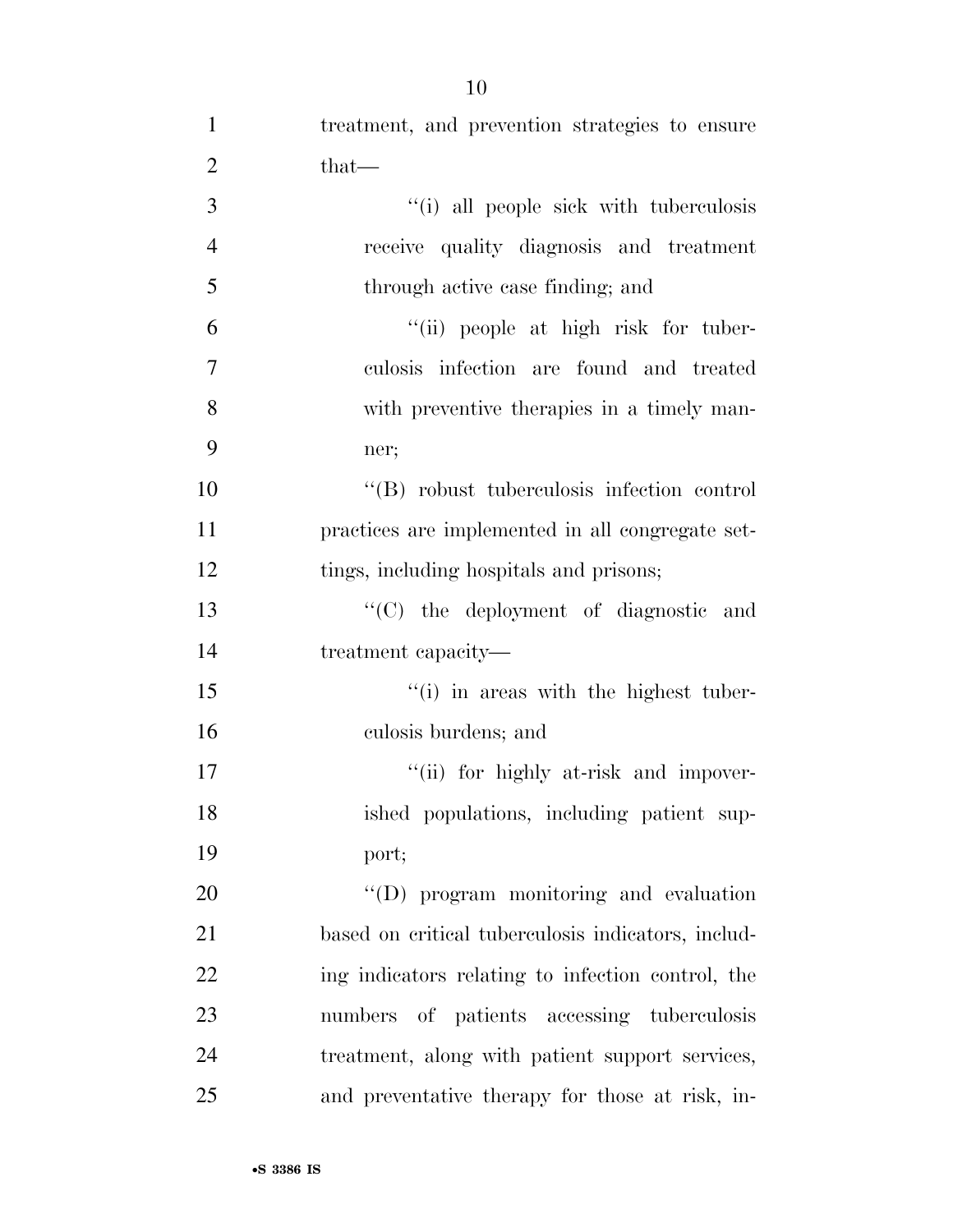| $\mathbf{1}$   | cluding all close contacts, and treatment out-   |
|----------------|--------------------------------------------------|
| $\overline{2}$ | comes for all forms of tuberculosis;             |
| $\mathfrak{Z}$ | $\lq\lq(E)$ training and engagement of health    |
| $\overline{4}$ | care workers on the use of new diagnostic tools  |
| 5              | and therapies as they become available, and in-  |
| 6              | creased support for training frontline health    |
| $\overline{7}$ | care workers to support expanded tuberculosis    |
| 8              | active case finding, contact tracing and patient |
| 9              | support;                                         |
| 10             | $\lq\lq(F)$ coordination with domestic agencies  |
| 11             | and organizations on an aggressive research      |
| 12             | agenda to develop vaccines as well as new tools  |
| 13             | to diagnose, treat, and prevent tuberculosis     |
| 14             | globally;                                        |
| 15             | $\lq\lq(G)$ linkages with the private sector on— |
| 16             | "(i) research and development of a               |
| 17             | vaccine, and on new tools for diagnosis and      |
| 18             | treatment of tuberculosis;                       |
| 19             | "(ii) improving current tools for diag-          |
| 20             | nosis and treatment of tuberculosis; and         |
| 21             | "(iii) training healthcare professionals         |
| 22             | on use of the newest and most effective di-      |
| 23             | agnostic and therapeutic tools;                  |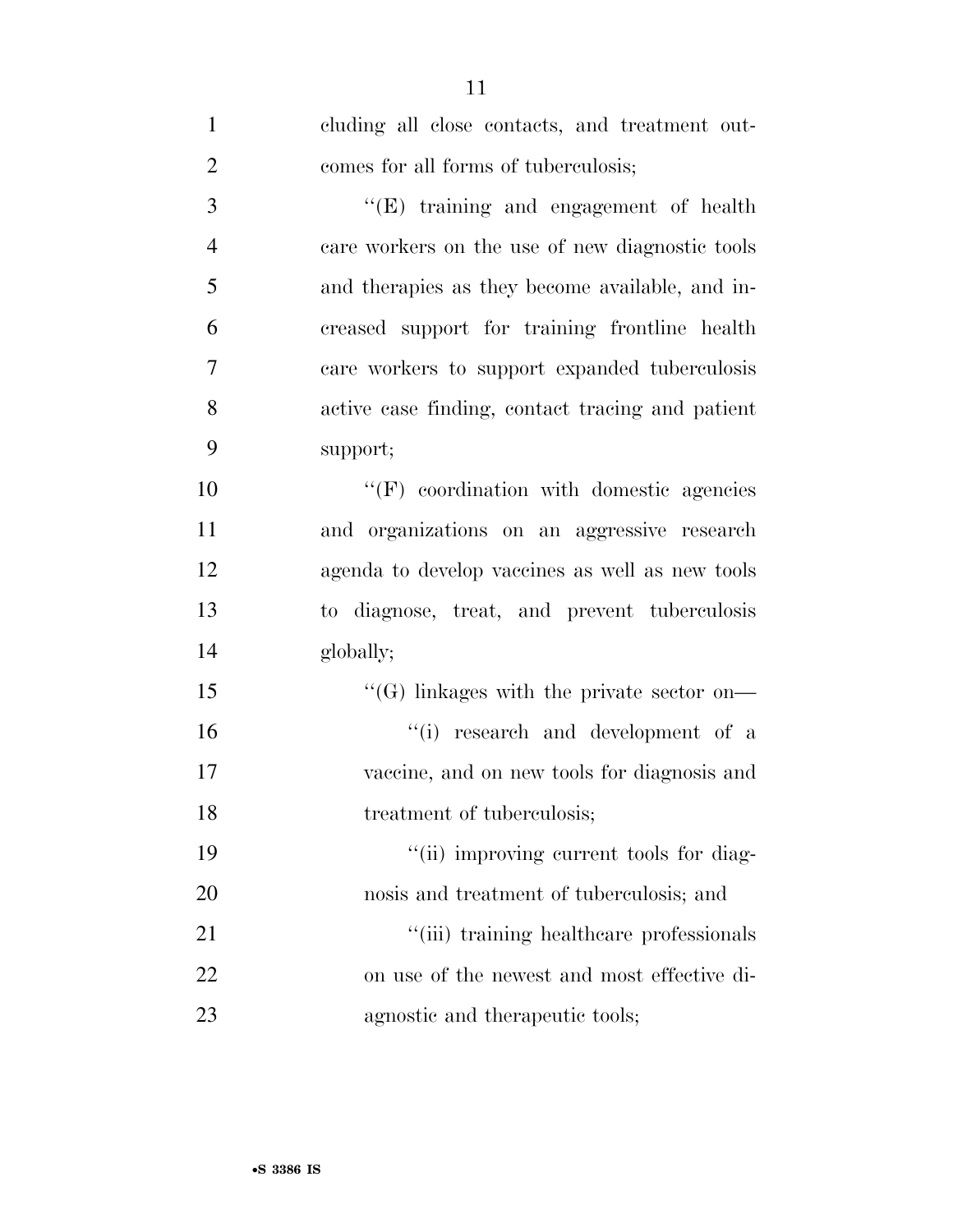| $\mathbf{1}$   | $H(H)$ the reduction of barriers to care, in-     |
|----------------|---------------------------------------------------|
| $\overline{2}$ | cluding stigma and treatment and diagnosis        |
| 3              | costs, through—                                   |
| $\overline{4}$ | "(i) training for health workers;                 |
| 5              | "(ii) sensitizing of policy makers;               |
| 6              | "(iii) requirements for access and af-            |
| 7              | fordability provisions in all grants and          |
| 8              | funding agreements;                               |
| 9              | "(iv) education and empowerment                   |
| 10             | campaigns for tuberculosis patients regard-       |
| 11             | ing local tuberculosis services;                  |
| 12             | $f'(v)$ monitoring barriers to accessing          |
| 13             | tuberculosis services; and                        |
| 14             | "(vi) increased support for patient-led           |
| 15             | and community-led tuberculosis outreach           |
| 16             | efforts; and                                      |
| 17             | "(I) support for country-level, sustainable       |
| 18             | accountability mechanisms and capacity to         |
| 19             | measure progress and ensure that commitments      |
| 20             | made by governments and relevant stakeholders     |
| 21             | are met.                                          |
| 22             | "(c) DEFINITIONS.—In this section:                |
| 23             | "(1) APPROPRIATE CONGRESSIONAL COMMIT-            |
| 24             | TEES.—The term 'appropriate congressional com-    |
| 25             | mittees' means the Committee on Foreign Relations |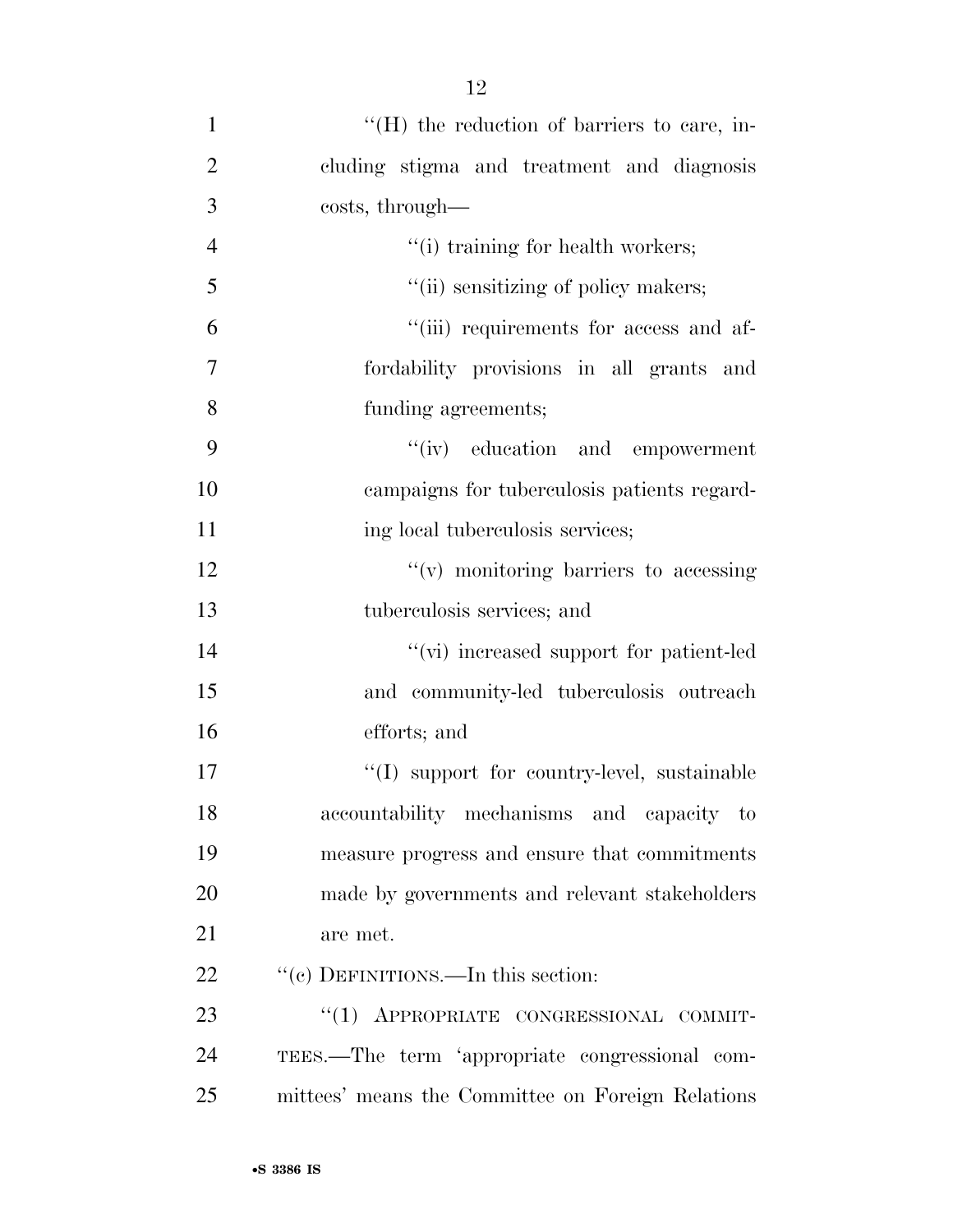of the Senate and the Committee on Foreign Affairs of the House of Representatives.

3 "(2) END TB STRATEGY.—The term 'End TB Strategy' means the strategy to eliminate tuber- culosis that was approved by the World Health As- sembly in May 2014, and is described in The End TB Strategy: Global strategy and targets for tuber-culosis prevention, care and control after 2015.

9 "(3) GLOBAL ALLIANCE FOR TUBERCULOSIS DRUG DEVELOPMENT.—The term 'Global Alliance for Tuberculosis Drug Development' means the pub- lic-private partnership that bring together leaders in health, science, philanthropy, and private industry to devise new approaches to tuberculosis.

 ''(4) GLOBAL TUBERCULOSIS DRUG FACIL- ITY.—The term 'Global Tuberculosis Drug Facility' means the initiative of the Stop Tuberculosis Part- nership to increase access to the most advanced, af- fordable, quality-assured tuberculosis drugs and diagnostics.

21 "(5) MDR–TB.—The term 'MDR–TB' means multi-drug-resistant tuberculosis.

23 "(6) STOP TUBERCULOSIS PARTNERSHIP.—The term 'Stop Tuberculosis Partnership' means the partnership of the United Nations Office for Project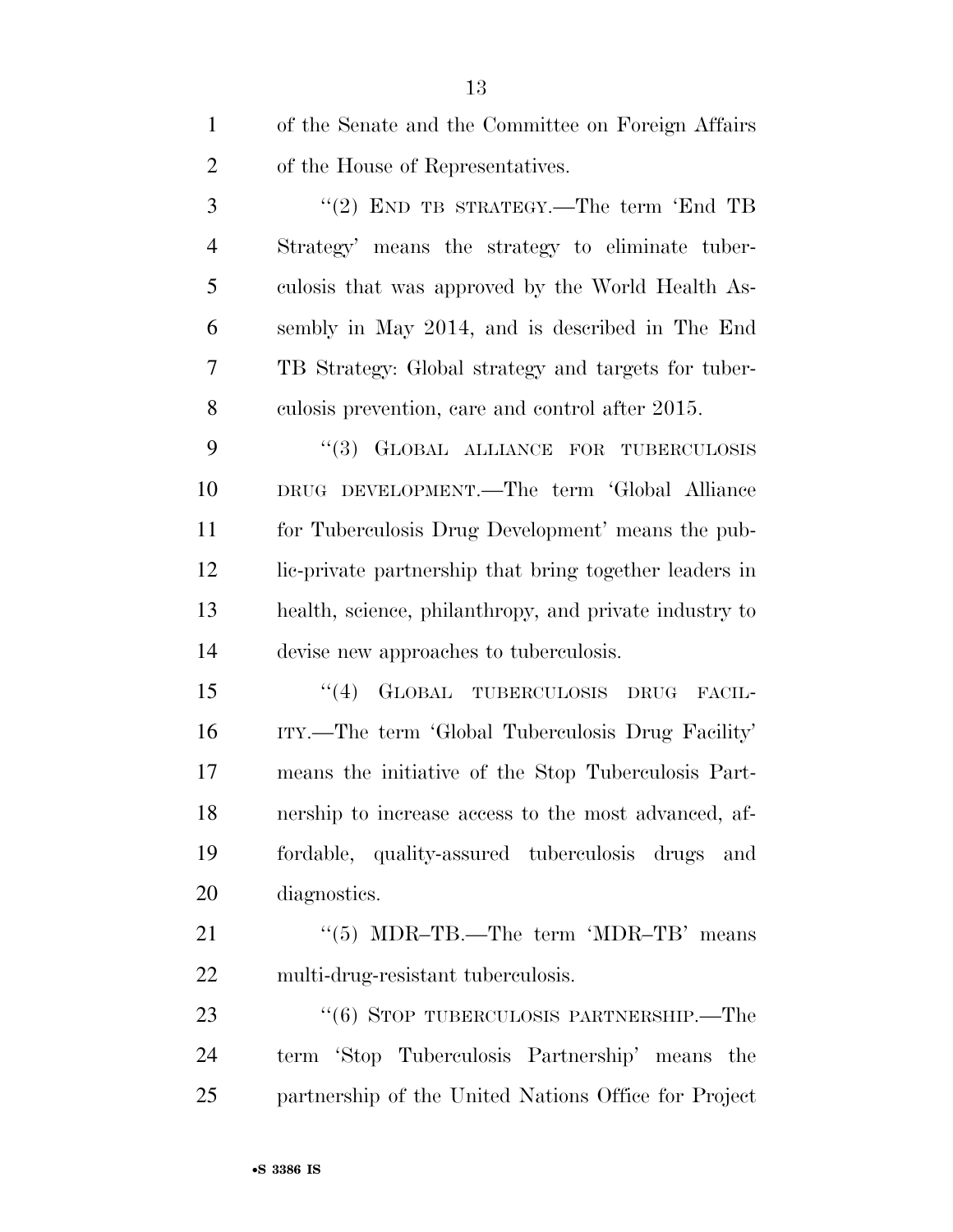Services, donors including the United States, high tuberculosis burden countries, multilateral agencies, and nongovernmental and technical agencies com- mitted to short- and long-term measures required to control and eventually eliminate tuberculosis as a public health problem in the world.

7 "'(7) XDR–TB.—The term 'XDR–TB' means extensively drug-resistant tuberculosis.

 ''(d) AUTHORIZATION.—To carry out this section, the President is authorized, consistent with section 104(c), to furnish assistance, on such terms and conditions as the President may determine, for the prevention, treatment, control, and elimination of tuberculosis.

 ''(e) GOALS.—In consultation with the appropriate congressional committees, the President shall establish goals, based on the policy and indicators described in sub- section (b), for United States tuberculosis programs to de- tect, cure and prevent all forms of tuberculosis globally for the period between 2023 and 2030 that is aligned with the End TB Strategy's 2030 targets, by updating the United States Government Tuberculosis Strategy (2015– 2019) and the National Action Plan for Combating Multidrug-Resistant Tuberculosis.

24 "(f) COORDINATION.—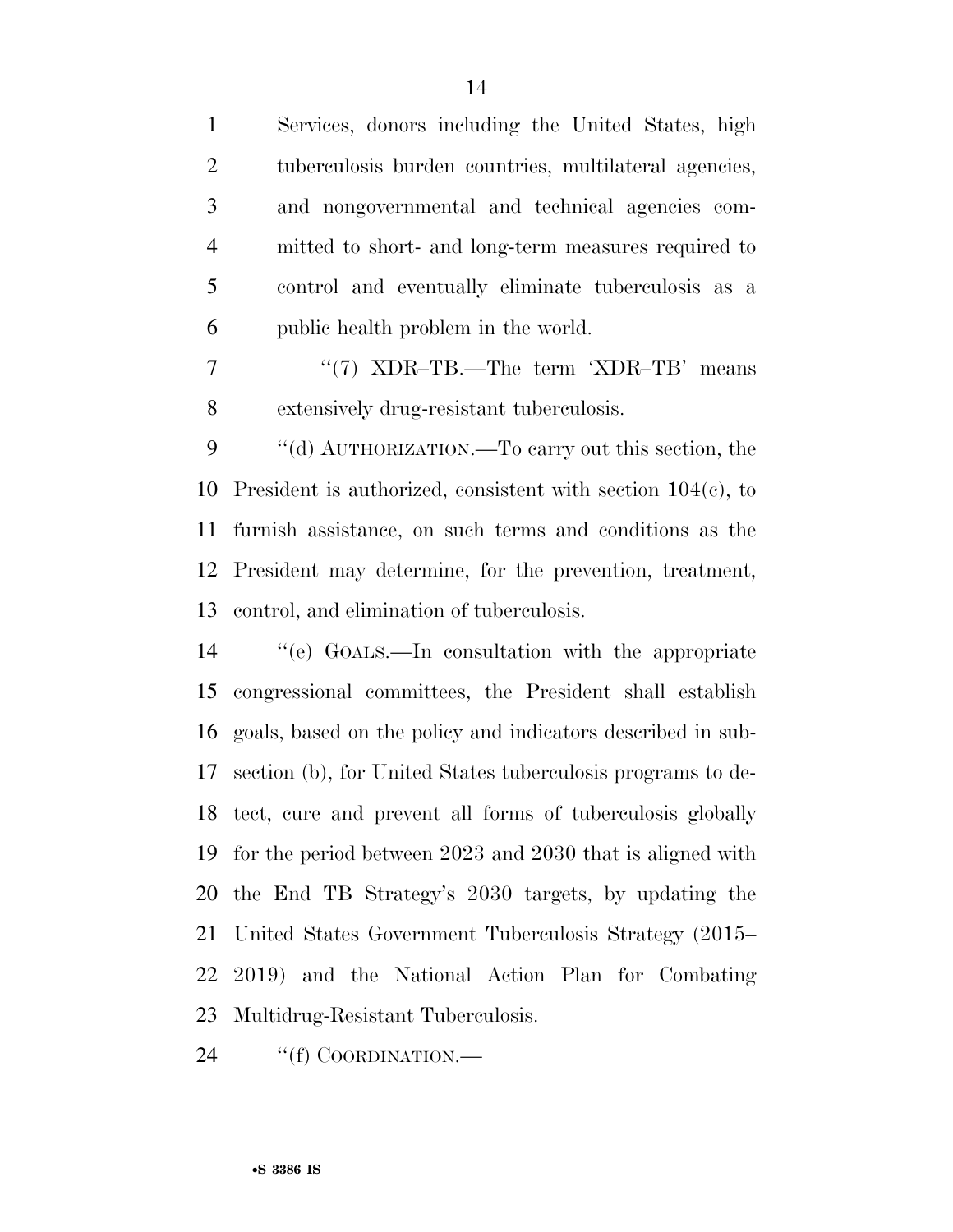1 "(1) IN GENERAL.—In carrying out this sec- tion, the President shall coordinate with the World Health Organization, the Stop TB Partnership, the Global Fund to Fight AIDS, Tuberculosis, and Ma- laria, and other organizations with respect to the de- velopment and implementation of a comprehensive global tuberculosis response program. 8 "(2) BILATERAL ASSISTANCE.—In providing bi- lateral assistance under this section, the President, acting through the Administrator of the United States Agency for International Development, shall— ''(A) catalyze support for research and de-velopment of new tools to prevent, diagnose,

 treat, and control tuberculosis worldwide, par- ticularly to reduce the incidence of, and mor- tality from, all forms of drug-resistant tuber-culosis;

 ''(B) ensure United States programs and activities aimed at reaching those infected with tuberculosis provide quality diagnosis and treat- ment, and reach those at high risk with preven-23 tive therapy; and

 ''(C) ensure coordination among relevant United States Government agencies, including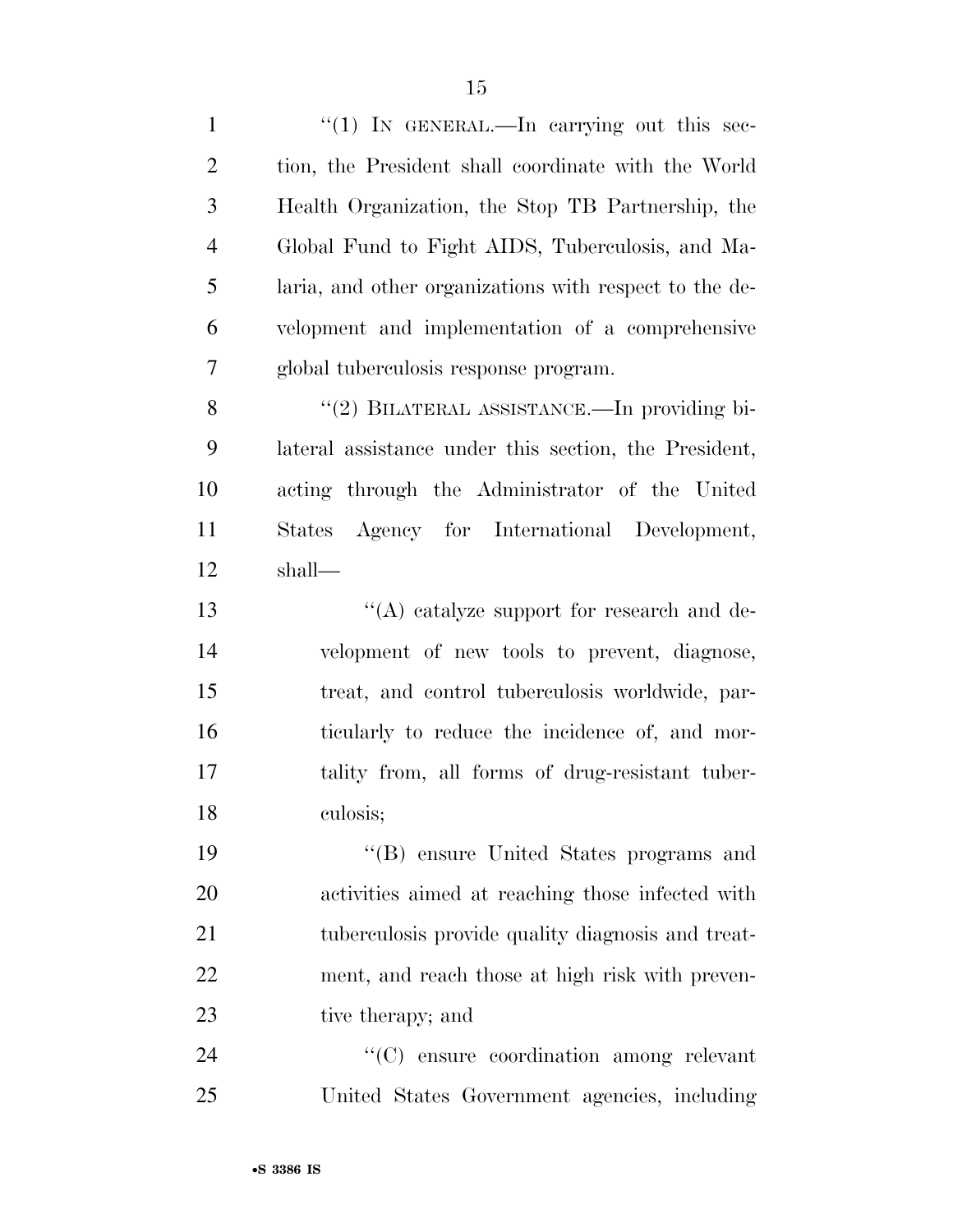the Centers for Disease Control and Prevention, the National Institutes of Health, the Bio- medical Advanced Research and Development Authority, the Food and Drug Administration, the National Science Foundation, the Depart- ment of Defense (through its Congressionally Directed Medical Research Program), and other Federal agencies that engage in international tuberculosis activities to ensure accountability and transparency, reduce duplication of efforts and ensure appropriate integration and coordi- nation of tuberculosis services into other United States-supported health programs.

 ''(g) PRIORITY TO END TB STRATEGY.—In fur- nishing assistance under subsection (d), the President shall give priority to—

 $\frac{1}{2}$   $\frac{1}{2}$  building and strengthening tuberculosis programs to diagnose and treat all people sick with TB, and ensuring everyone who is sick with tuber- culosis have access to quality diagnosis and treat-ment;

 $\frac{1}{2}$   $\frac{1}{2}$  direct, high-quality integrated services for all forms of tuberculosis, as described by the World Health Organization, which call for the coordination of active case finding, treatment of all forms of tu-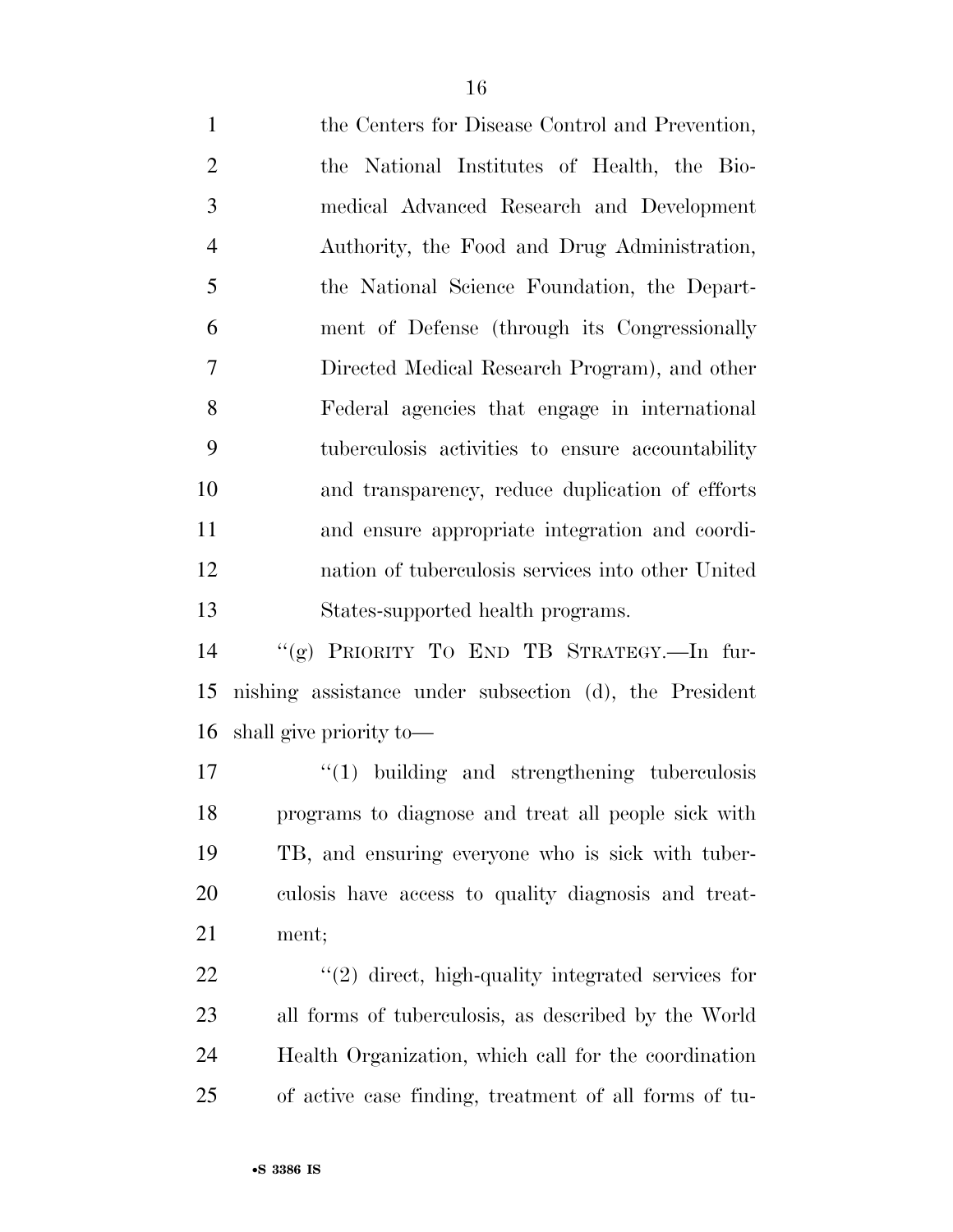| $\mathbf{1}$   | berculosis disease and infection, patient support, and      |
|----------------|-------------------------------------------------------------|
| $\overline{2}$ | tuberculosis prevention;                                    |
| 3              | $\cdot\cdot$ (3) individuals co-infected with HIV and other |
| $\overline{4}$ | co-morbidities, and other individuals with tuber-           |
| 5              | culosis who may be at risk of stigma;                       |
| 6              | $\lq(4)$ strengthening the capacity of health sys-          |
| 7              | tems to detect, prevent, and treat tuberculosis, in-        |
| 8              | cluding MDR-TB and XDR-TB, as described in the              |
| 9              | International Standards for Tuberculosis Care, and          |
| 10             | the latest international guidance related to tuber-         |
| 11             | culosis;                                                    |
| 12             | $(5)$ research and development of innovative                |
| 13             | diagnostics, drug therapies, and vaccines, and pro-         |
| 14             | gram-based operational research;                            |
| 15             | "(6) the Stop Tuberculosis Partnership's Global             |
| 16             | Drug Facility, and the Global Alliance for Tuber-           |
| 17             | culosis Drug Development, and other organizations           |
| 18             | promoting the development of new products and               |
| 19             | drugs for tuberculosis; and                                 |
| 20             | $\lq(7)$ ensuring tuberculosis programs can serve           |
| 21             | as key platforms for supporting national respiratory        |
| 22             | pandemic response against existing and new infec-           |
| 23             | tious respiratory disease.                                  |
| 24             | "(h) ASSISTANCE FOR THE WORLD HEALTH ORGA-                  |
| 25             | NIZATION AND THE STOP TUBERCULOSIS PARTNER-                 |

•**S 3386 IS**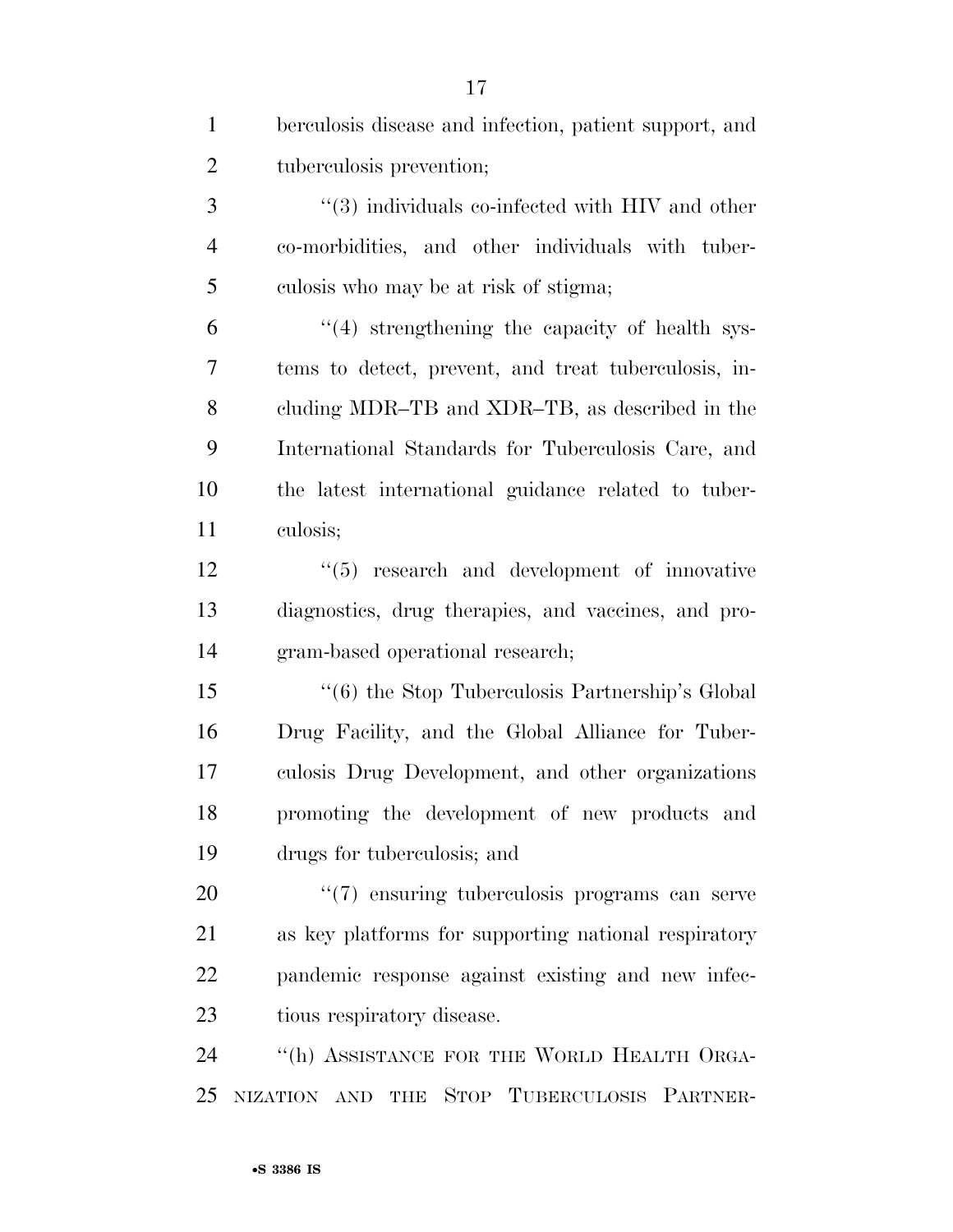SHIP.—In carrying out this section, the President, acting through the Administrator of the United States Agency for International Development, is authorized to provide in- creased resources to the World Health Organization and the Stop Tuberculosis Partnership to improve the capacity of countries with high burdens or rates of tuberculosis and other affected countries to implement the End TB Strat- egy, the Stop TB Global Plan to End TB, their own na- tional strategies and plans, other global efforts to control MDR–TB and XDR–TB.

11 "(i) ANNUAL REPORT ON TUBERCULOSIS ACTIVI- TIES.—Not later than December 15 of each year until the goals specified in subsection (b)(1) are met, the President shall submit an annual report to the appropriate congres- sional committees that describes United States foreign as- sistance to control tuberculosis and the impact of such ef-forts, including—

18 ''(1) the number of individuals with active tu- berculosis disease that were diagnosed and treated, including the rate of treatment completion and the number receiving patient support;

22  $\frac{1}{2}$  (2) the number of persons with MDR–TB and XDR–TB that were diagnosed and treated, includ-ing the rate of completion, in countries receiving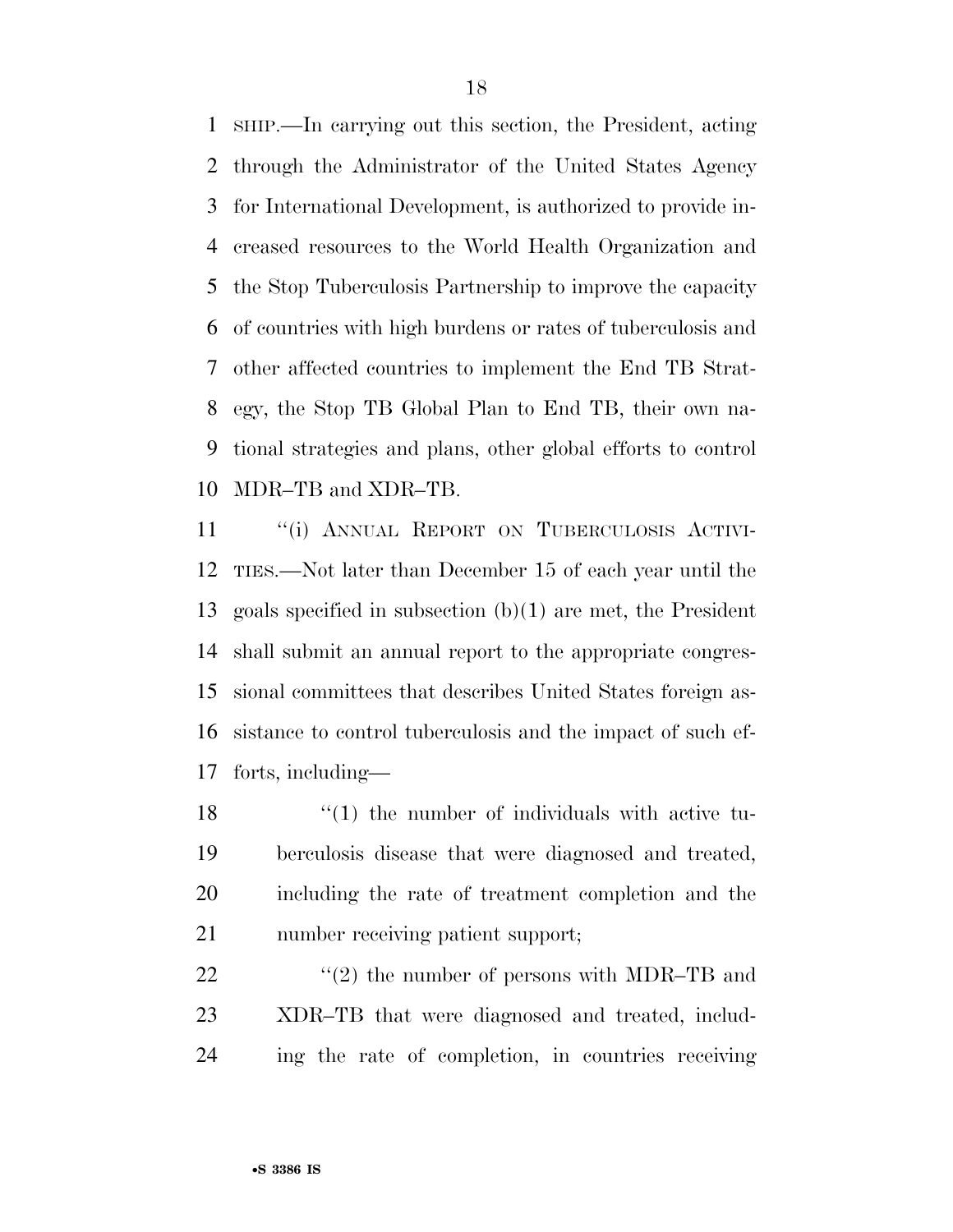| $\mathbf{1}$   | United States bilateral foreign assistance for tuber-           |
|----------------|-----------------------------------------------------------------|
| $\overline{2}$ | culosis control programs;                                       |
| 3              | $(3)$ the numbers of people trained by the                      |
| $\overline{4}$ | United States Government in tuberculosis surveil-               |
| 5              | lance and control;                                              |
| 6              | $\cdot$ (4) the number of individuals with active TB            |
| 7              | disease identified as a result of engagement with the           |
| 8              | private sector and other nongovernmental partners               |
| 9              | in countries receiving United States bilateral foreign          |
| 10             | assistance for tuberculosis control programs;                   |
| 11             | $\cdot\cdot$ (5) a description of the collaboration and co-     |
| 12             | ordination of United States anti-tuberculosis efforts           |
| 13             | with the World Health Organization, the Stop TB                 |
| 14             | Partnership, the Global Fund to Fight AIDS, Tu-                 |
| 15             | berculosis and Malaria, and other major public and              |
| 16             | private entities;                                               |
| 17             | $\cdot\cdot\cdot(6)$ a description of the collaboration and co- |
| 18             | ordination among the United States Agency for                   |
| 19             | International Development and other United States               |
| 20             | agencies, including the Centers for Disease Control             |
| 21             | and Prevention and the Office of the Global AIDS                |
| <u>22</u>      | Coordinator, for the purposes of combating tuber-               |
| 23             | culosis;                                                        |
| 24             | $\lq(7)$ the constraints on implementation of pro-              |
| 25             | grams posed by health workforce shortages, health               |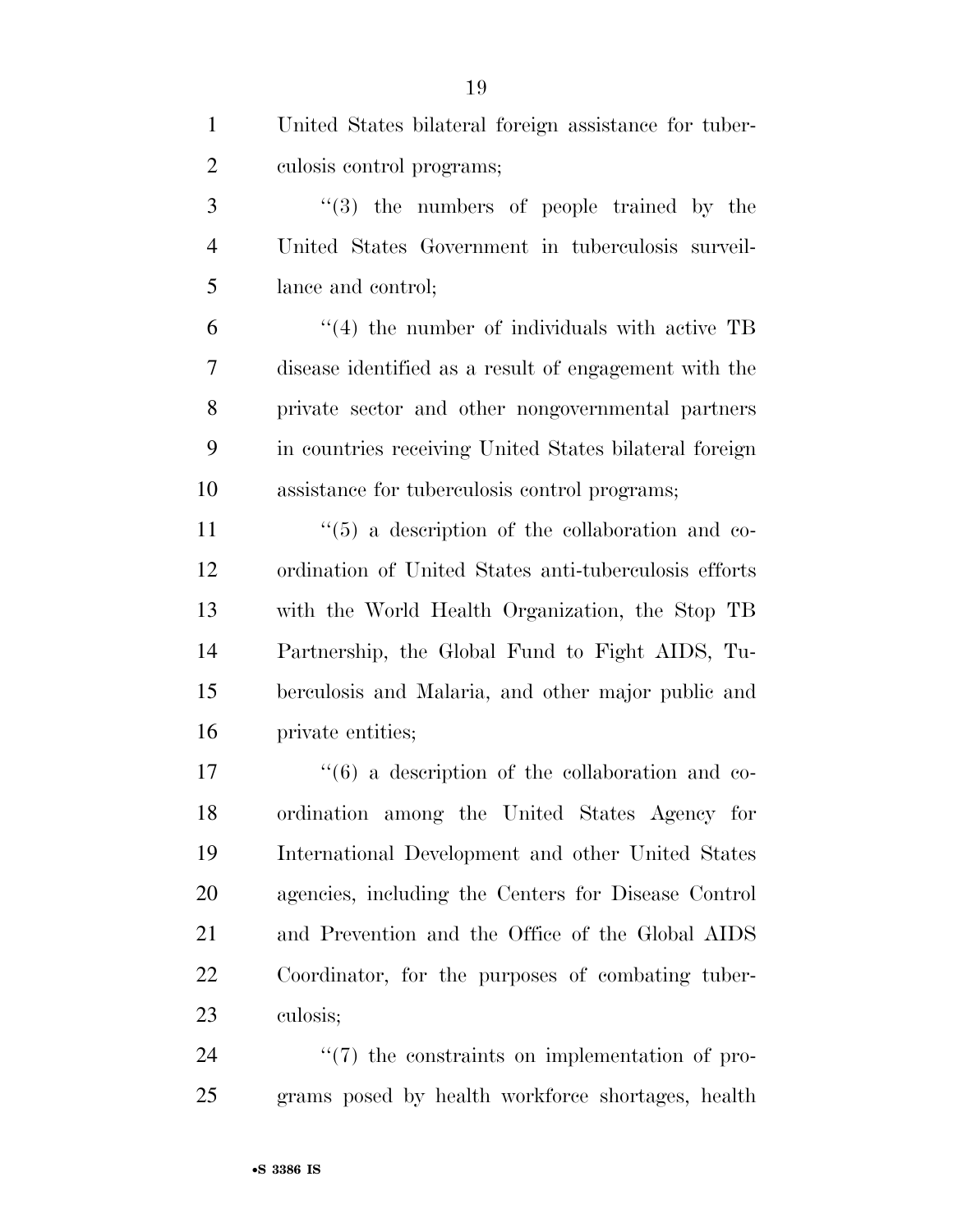system limitations, other components of successful implementation, and strategies to address such con-straints;

 ''(8) a breakdown of expenditures for patient services supporting TB diagnosis, treatment, and prevention, including procurement of drugs and other commodities, drug management, training in di- agnosis and treatment, health systems strengthening that directly impacts provision of TB services, and research; and

11 ''(9) for each country receiving bilateral United States assistance for the purpose of tuberculosis pre-vention, treatment, and control—

 $i'(A)$  a description of progress to adopt and implement the most recent World Health Orga- nization guidelines to improve diagnosis, treat- ment, and prevention of tuberculosis for adults and children, disaggregated by sex, including the proportion of health facilities that have adopted the latest World Health Organization guidelines on strengthening surveillance systems and preventative, diagnostic, and therapeutic methods, including the use of rapid diagnostic tests and orally administered tuberculosis treat-ment regimens;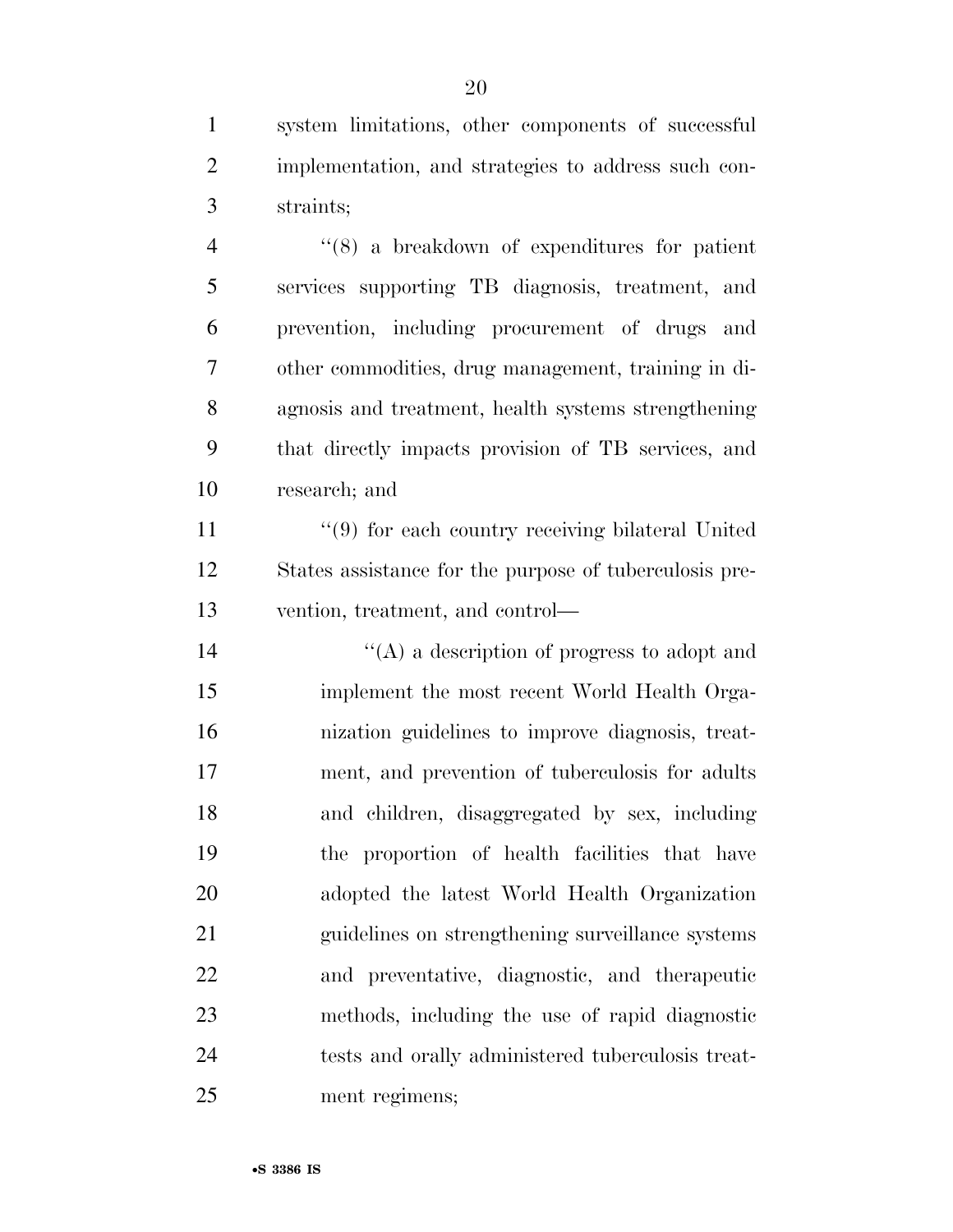| $\mathbf{1}$   | $\lq\lq (B)$ the number of adults and children re-  |
|----------------|-----------------------------------------------------|
| $\overline{2}$ | ceiving tuberculosis preventive therapy, includ-    |
| 3              | ing people with HIV and all close contacts,         |
| $\overline{4}$ | disaggregated by sex and, as possible, income or    |
| 5              | wealth quintile, and the establishment of effec-    |
| 6              | tive tuberculosis infection control in all relevant |
| 7              | congregant settings, including hospitals, clinics,  |
| 8              | and prisons;                                        |
| 9              | $\lq\lq$ (C) a description of progress in imple-    |
| 10             | menting measures to reduce tuberculosis inci-       |
| 11             | dence, including actions—                           |
| 12             | "(i) to expand active case finding and              |
| 13             | contact tracing to identify and reach vul-          |
| 14             | nerable groups; and                                 |
| 15             | "(ii) to expand tuberculosis preventive             |
| 16             | therapy, engagement of the private sector,          |
| 17             | and diagnostic capacity;                            |
| 18             | $\lq\lq$ a description of progress to expand        |
| 19             | diagnosis, prevention, and treatment for all        |
| 20             | forms of tuberculosis, including in pregnant        |
| 21             | women, children, and other high-risk individuals    |
| 22             | and groups at greater risk of TB, including mi-     |
| 23             | grants, prisoners, miners, people exposed to sili-  |
| 24             | people living with HIV/AIDS,<br>and<br>ca,          |
| 25             | disaggregated by sex;                               |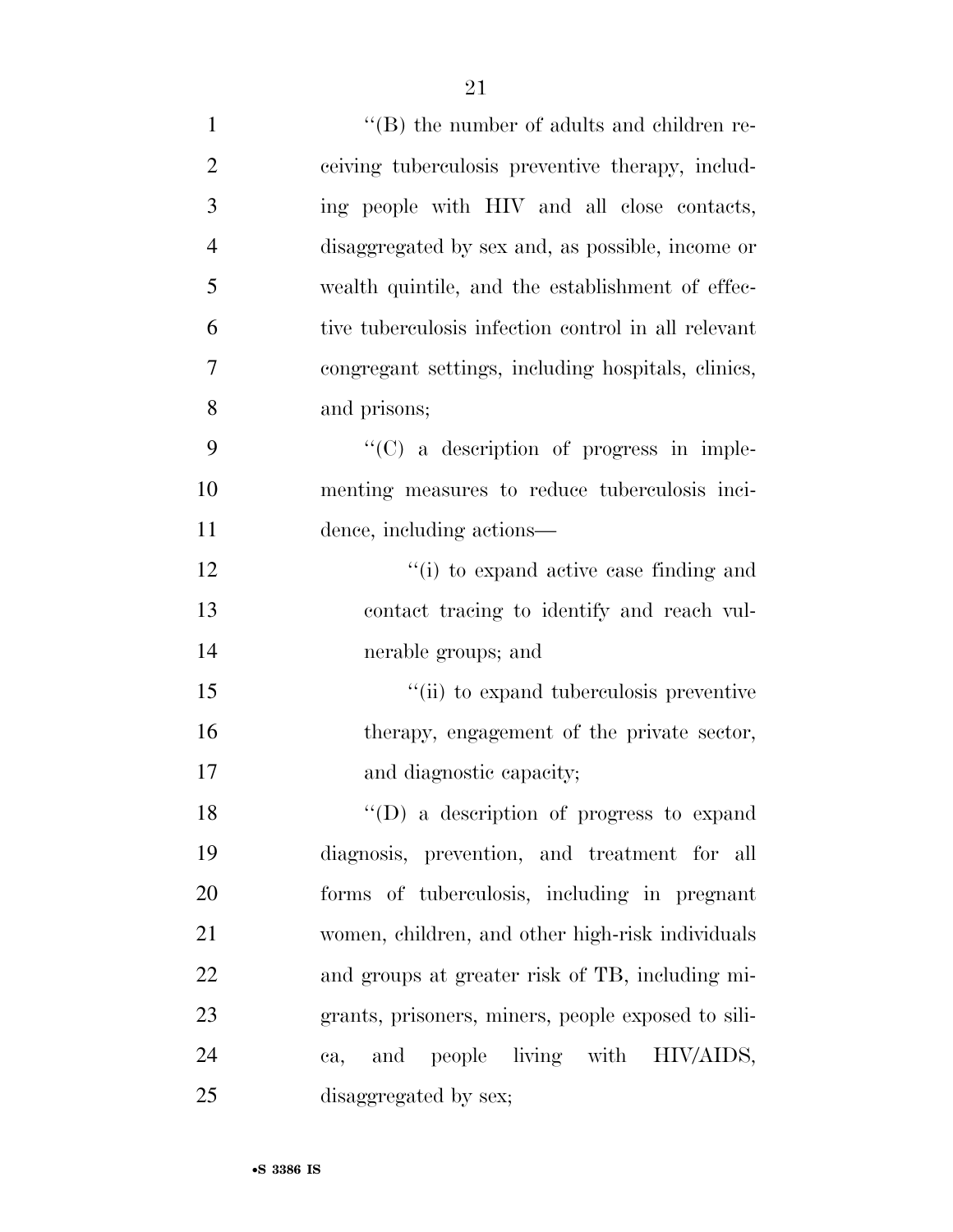| $\mathbf{1}$   | $\lq\lq(E)$ the rate of successful completion of    |
|----------------|-----------------------------------------------------|
| $\overline{2}$ | tuberculosis treatment for adults and children,     |
| 3              | disaggregated by sex, and the number of indi-       |
| $\overline{4}$ | viduals receiving support for treatment comple-     |
| 5              | tion;                                               |
| 6              | $\lq\lq(F)$ the number of people, disaggregated     |
| 7              | by sex, receiving treatment for MDR-TB, the         |
| 8              | proportion of those treated with the latest regi-   |
| 9              | mens endorsed by the World Health Organiza-         |
| 10             | tion, any factors impeding scale up of such         |
| 11             | treatment, and a description of progress to ex-     |
| 12             | pand community-based MDR-TB care;                   |
| 13             | $\lq\lq (G)$ a description of tuberculosis com-     |
| 14             | modity procurement challenges, including short-     |
| 15             | ages, stockouts, or failed tenders for tuber-       |
| 16             | culosis drugs or other commodities;                 |
| 17             | "(H) the proportion of health facilities            |
| 18             | with specimen referral linkages to GeneXpert        |
| 19             | testing sites, and to reference labs for second     |
| 20             | line drug resistance testing, and a description     |
| 21             | of the turnaround time for test results;            |
| 22             | $\lq\lq$ the number of people trained by the        |
| 23             | United States Government to deliver high-qual-      |
| 24             | ity tuberculosis surveillance, laboratory services, |
| 25             | prevention, treatment, and care;                    |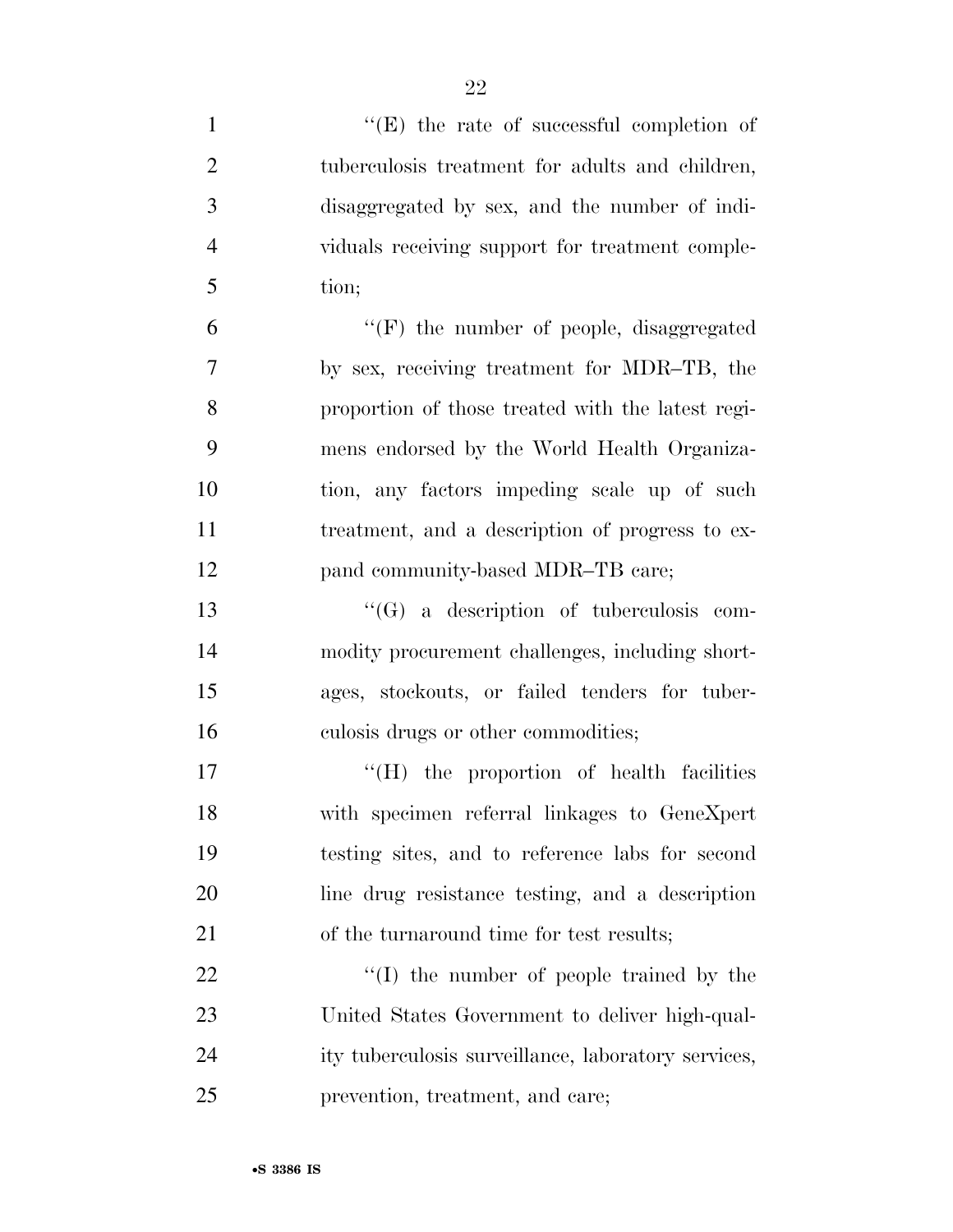| $\mathbf{1}$   | $\lq\lq(J)$ a description of how supported activi-     |
|----------------|--------------------------------------------------------|
| $\overline{2}$ | ties are coordinated with—                             |
| 3              | "(i) country national TB plans and                     |
| $\overline{4}$ | strategies; and                                        |
| 5              | "(ii) tuberculosis control efforts sup-                |
| 6              | ported by the Global Fund to Fight AIDS,               |
| 7              | Tuberculosis, and Malaria, and other inter-            |
| 8              | national assistance funds, including in the            |
| 9              | areas of program development and imple-                |
| 10             | mentation; and                                         |
| 11             | "(K) for the first 3 years of the report re-           |
| 12             | quired under this subsection, a section that de-       |
| 13             | scribes the progress in recovering from the neg-       |
| 14             | ative impact of COVID-19 on tuberculosis, in-          |
| 15             | cluding whether there has been the development         |
| 16             | and implementation of a comprehensive plan to          |
| 17             | ensure tuberculosis activities recover from di-        |
| 18             | version of resources, the continued use of             |
| 19             | bidirectional TB-COVID testing, and progress           |
| 20             | on increased diagnosis and treatment of active         |
| 21             | tuberculosis.                                          |
| <u>22</u>      | "(j) ANNUAL REPORT ON TUBERCULOSIS RESEARCH            |
| 23             | AND DEVELOPMENT.—The President, acting through the     |
| 24             | Administrator of the United States Agency for Inter-   |
| 25             | national Development, and in coordination with the Na- |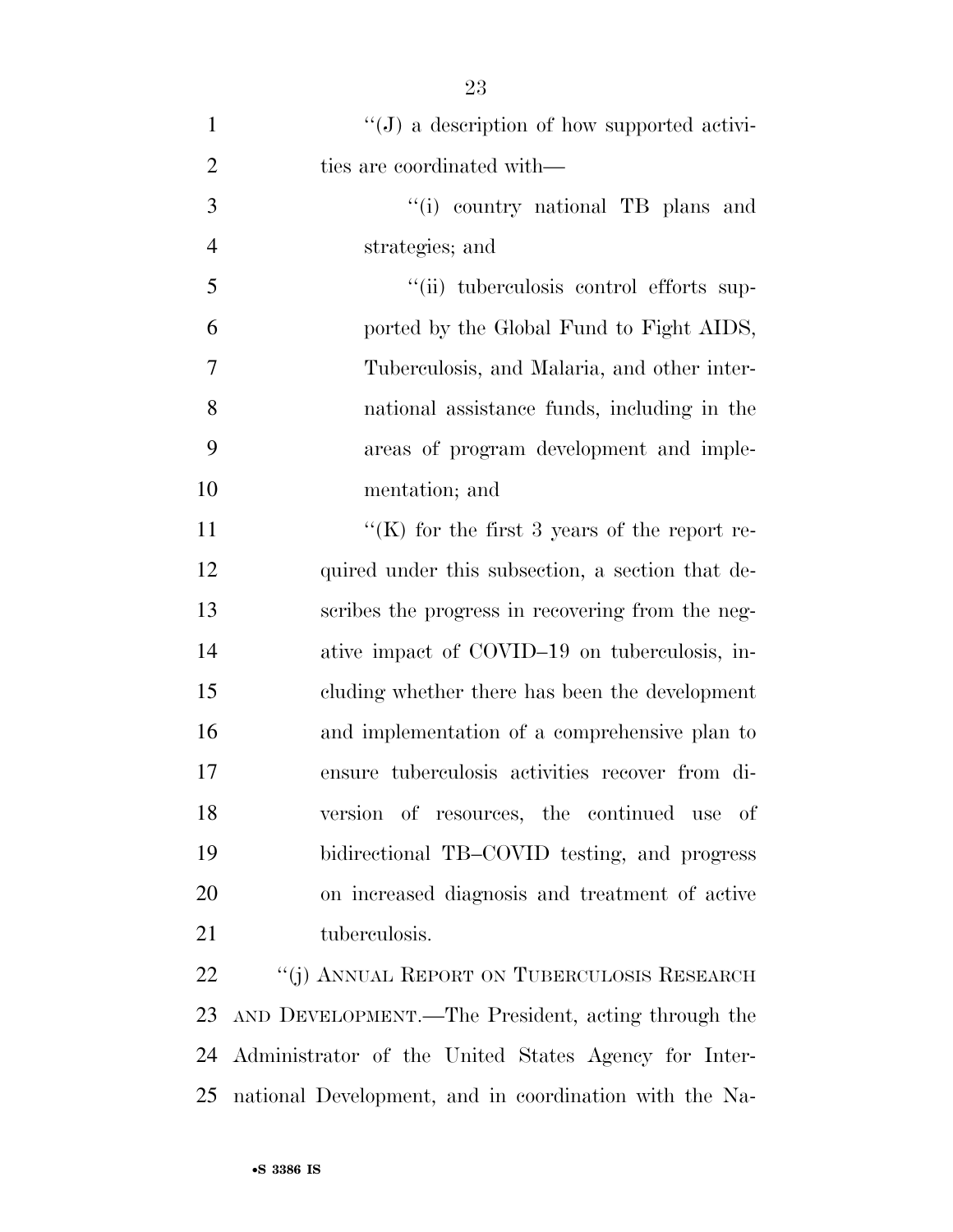tional Institutes of Health, the Centers for Disease Con- trol and Prevention, the Biomedical Advanced Research and Development Authority, the Food and Drug Adminis- tration, the National Science Foundation, and the Office of the Global AIDS Coordinator, shall submit an annual report to Congress that—

 ''(1) describes current progress and challenges to the development of new tools for the purpose of tuberculosis prevention, treatment, and control;

 $\frac{u(2)}{2}$  identifies critical gaps and emerging prior- ities for research and development, including for rapid and point-of-care diagnostics, shortened treat-ments and prevention methods, and vaccines; and

14  $(3)$  describes research investments by type, funded entities, and level of investment.

16 "(k) EVALUATION REPORT.—Not later than 2 years after the date of the enactment of the End Tuberculosis Now Act of 2021, and every 5 years thereafter until 2036, the Comptroller General of the United States shall submit a report to the appropriate congressional committees that evaluates the performance and impact on tuberculosis pre- vention, diagnosis, treatment, and care efforts that are supported by United States bilateral assistance funding,